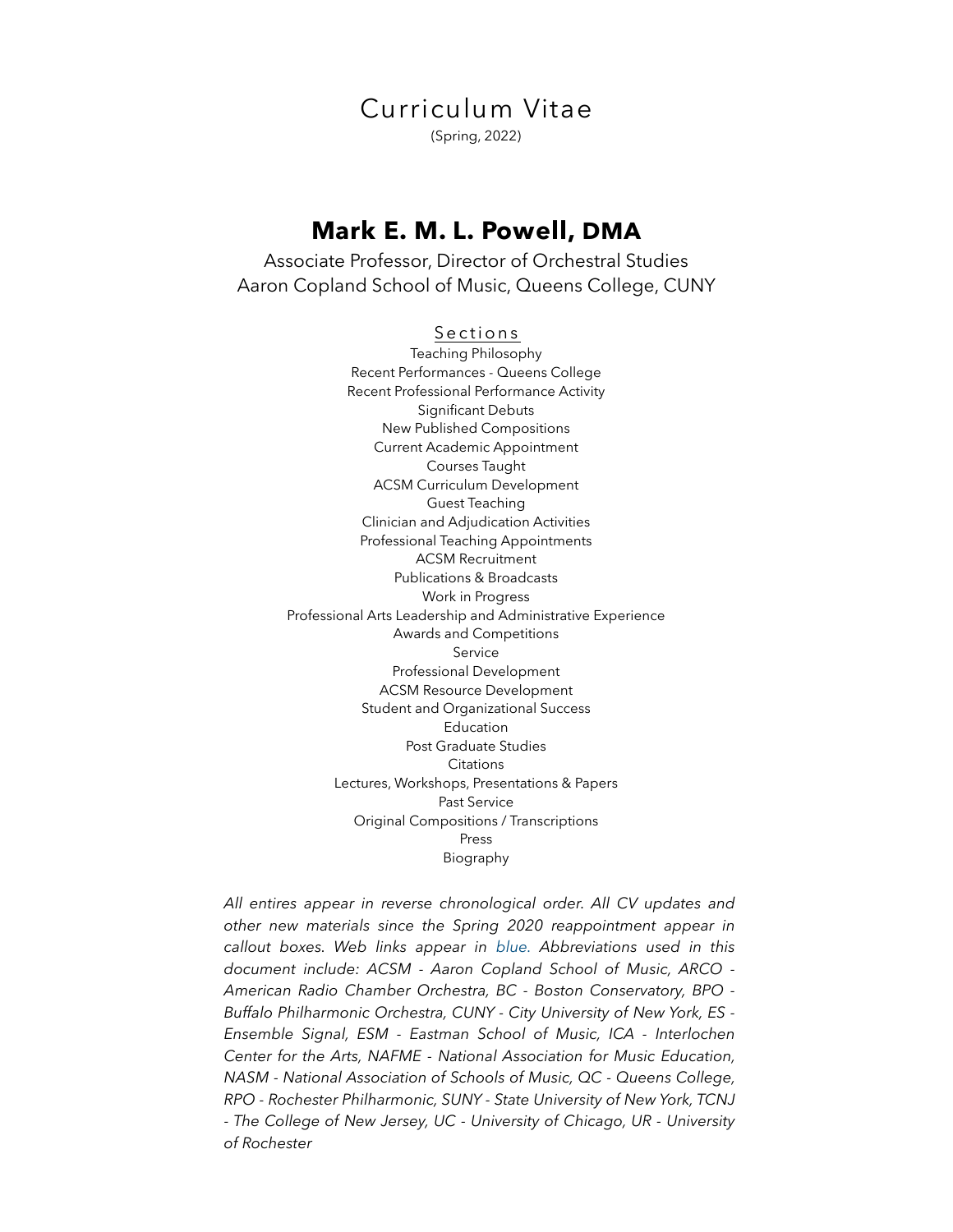# **Teaching Philosophy Statement**

 As a performer, professor, and scholar, my artistic home is the ensemble, shaping practical knowledge into a meaningful and sustaining experience for others. My musical ear, my verbal and nonverbal communication skills, my interpersonal skills, and ultimately, my biggest career milestones have all been formed around how to make an ensemble into a cohesive whole. All of the things that make up what I have come to call, collectively, "the ensemble skill" consistently show me that there is no better laboratory for life skills than an ensemble rehearsal. The COVID-19 pandemic has fostered the continuation of these goals into new platforms of delivery and applied teaching, which I firmly believe will ultimately benefit the musicians of a media rich 21st century. Far from stymieing our efforts as applied music teachers, the situation has bred exceptionally creative solutions. The goals remain: keeping our orchestras at a high level of playing and consistently raising our students' awareness of a diversity of styles and inclusivity of a wide range of composers. It is exceptionally gratifying to see that my long held and long practiced expansion and redefinition of what is considered "the standard repertoire" (how it was formed and how it has functioned) is finally gaining traction across a broader swath of my field.

 My core values remain: open communication; a ready default strategy to adapt, invent, and succeed; the ability to seek answers in any given situation; a preference for decisive action; and realistic expectations. I'm fortunate to be aided by an ease in written and spoken communication, both prepared and extemporaneous, and the ability to quickly absorb new material. My undergraduate and graduate educations created an artist hardwired for a diverse approach to inclusive student centered teaching, educational leadership, and a ready ease with technology. I am continually amazed, and fed at a very deep level, by sharing and teaching the communication skills every student must perfect to see that their musical, personal, instructional, and artistic messages are grasped and understood; the end result being a resilient and responsible artist-citizen and an ambassador for the benefits of a well-rounded, music centric, liberal arts education, wherever they may find themselves in the world.

 Throughout the COVID-19 adjustments, I've been able to concentrate both my pedagogy and performance efforts into a unique set of guided listening, applied study, and repertoire videos, all detailed below under Curriculum Development, as well as increase my performance and digital production output. This opportunity to reimagine the delivery of consistent musical, skill-based content has made it possible to engage our applied students at both the undergraduate and the graduate level to foster ways in which successful 21st century musicians will have to function. While our normal course of applied study has been changed by the pandemic's required safety protocols, it has afforded the opportunity to strip away anything extraneous and get to the heart of what we do now and what we've always done as musicians - communicate regardless of the obstacles presented and create a community while doing so.

# **Recent Performances - Queens College / New Conductors Orchestra**

| Conducting<br>April 30 / May 1, 2022<br>New Conductors Orchestra | Tower: Fanfare for the Uncommon Woman                                                             |
|------------------------------------------------------------------|---------------------------------------------------------------------------------------------------|
| April 12, 2022<br>Queens College Orchestra                       | Holland: Halcyon Sun                                                                              |
| April 7-10, 2022<br>Queens College Opera Orchestra               | Lehár: The Merry Widow                                                                            |
| February 4, 2022<br>Ohio All-State Orchestra                     | Barber: Overture to the School for Scandal<br>Augusta Read Thomas: Jubilee<br>Liszt: Les Preludes |
| November 30, 2021<br>Queens College Orchestra                    | Beethoven: Symphony No. 6<br>Schumann: Cello Concerto                                             |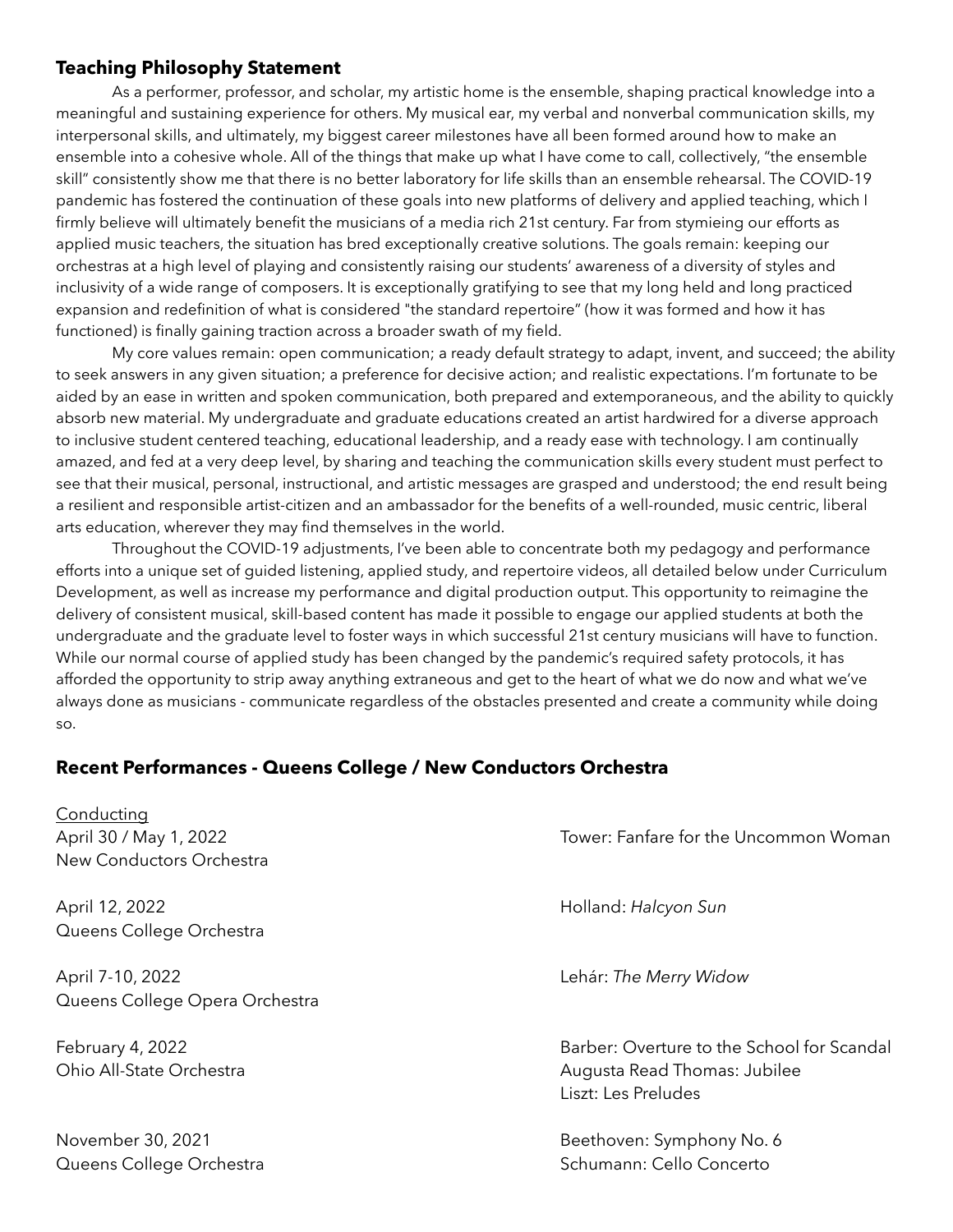November 11, 2021 Copland: Fanfare for the Common Man Queens College Orchestra and Wind Ensemble Holst: First Suite in F

October 15, 2021 **Marshall** Holst: St. Paul's Suite

September 29, 2021 Kernis: *Elegy* Queens College Orchestra & Wind Ensemble **R. Strauss: Serenade, Op. 7** 

February 3, 5, 10, 2020 **Recording Sessions: Centaur Records** Queens College Orchestra and Chamber Orchestra Nørgård: *Dream Play*

December 4, 2019 Season Concert III *From the North* Queens College Orchestra and Chamber Orchestra Nørgård: *Dream Play*

November 8, 2019 **November 8, 2019** Season Concert II *Atmospheres* Queens College Orchestra and Chamber Orchestra Takemitsu: *Rain Coming* 

September 27, 2019 Season Concert I *Let Us Begin* Queens College Orchestra and Chamber Orchestra Sterndale Bennett: The Naiades, op.15

Sarah Song, cello soloist

Mozart: Symphony No. 34 in C

Queens College Orchestra **Gounod: Petite Symphonie** 

March 8 & 11, 2020 Puccini: *Suor Angelica / Gianni Schicchi* Queens College Orchestra **Rehearsal Cycle / Seating Experiments /** Production Coordination

February 28, 2020 Augusta Read Thomas: *Galaxy Dances* Queens College Orchestra **Provident Concerto No. 3** Prokofiev: Piano Concerto No. 3 Xintong Chen, piano soloist

> Nielsen: Clarinet Concerto (ACSM Alumna Kristen Lauria, soloist) Abrahamsen: Symphony No. 1 Sibelius: *Finlandia*

> Nielsen: Clarinet Concerto (ACSM Alumna Kristen Lauria, soloist) Sibelius: *Finlandia* Lumbye: *Champagne Galop*

 *Guest Faculty Artist: Michael Lipsey* Segerstam: Symphony No. 253 *(North American Premiere)* Tchaikovsky: Serenade for Strings *(performed without conductor)*

 *ACSM MM Conducting Student, Daniel Feng* Abrahamsen: Symphony 1 (1975) Beethoven: Symphony No. 1 in C, op. 21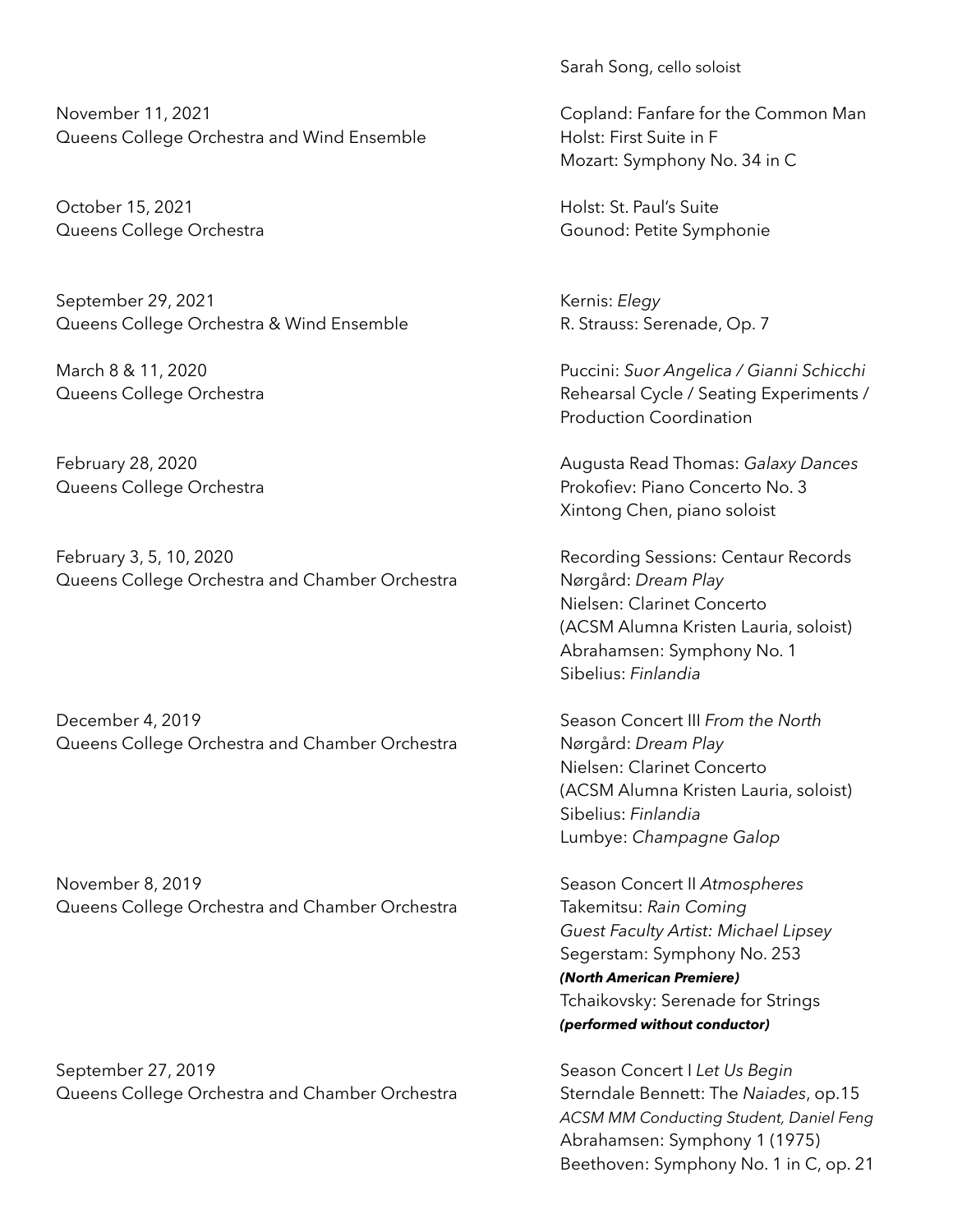# **Recent Professional Performance & Production Activity**

*Key:* 

Conducting October 15, 2021 **Thomas: Dancing Stars** World Premiere **Manual Exception College Orchestra** URL: <https://www.newconductorsorchestra.org/about>

Production Houston Symphony Broadcasts, KUHF-FM 88.7

*Date Composer: Repertoire / Concert Title / Event Series / Venue Ensemble / Collaborators / Role* 

Summer 2017-February 2020 Season Radio Broadcasts, Houston Public Media

Production script writer, broadcast recording producer, and occasional host for these weekly season broadcasts from Summer 2017 to March, 2020.

Conducting URL: <https://www.newconductorsorchestra.org/about>

February 8 & 9, 2020 Barber: Overture to *The School for Scandal*  Season One, Cycle Two Concert New Conductors Orchestra of Manhattan

URL: <https://hamlischawards.org/events>

November 18, 2019 Marvin Hamlisch International Music Awards Gala LeFrak Concert Hall ACSM Studio Orchestra / Paul Shaffer / J. E. Green

URL:

November 3, 2019 J. Matthew Curlee: *Unsofty, to the Night* Arts in Mind Project (AIM) UR/Eastman School of Music

[https://events.rochester.edu/event/symposium\\_humpback\\_whales\\_and\\_their\\_extraordinary\\_mystery\\_of\\_song#.XkoH0hNKjxg](https://events.rochester.edu/event/symposium_humpback_whales_and_their_extraordinary_mystery_of_song#.XkoH0hNKjxg)

October 26 & 27, 2019 Bernstein: Overture to *Candide* URL: <https://www.newconductorsorchestra.org/about>

May 1, 2019 Nørgård: *Whirl's World*

January 27, 2019 Schoenberg: *Ode to Napoleon* If Music Be The Food Series, Rochester Jan Opalach, baritone

Inaugural Concert New Conductors Orchestra of Manhattan

September 13 & 14, 2019 J. Matthew Curlee: *Nanosecond* Rochester Fringe Festival **ESM Ensemble D'Amis / Biodance** Kilbourn Hall **East Communist COSSIA, New Music @ Eastman / ensemble coach** 

February 18, 2019 **Avram:** *Assonant IV* Kilbourn Hall **East Communist COSSIA**, New Music @ Eastman / ensemble coach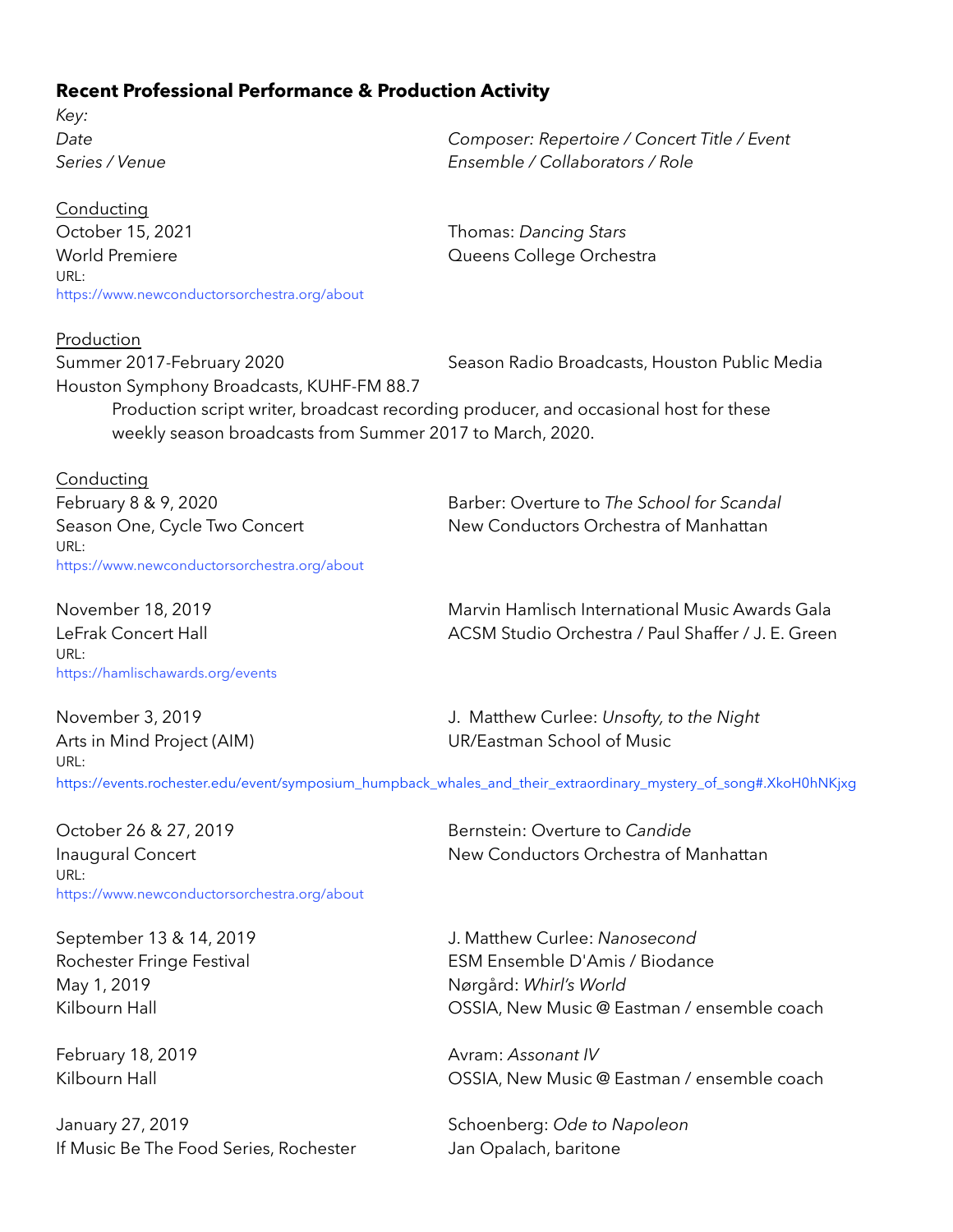Kilbourn Hall **Musica Nova** 

November 20, 2018 Theofanidis: *Rainbow Body* Queens College Orchestra Vieuxtemps: Concerto No. 4, Op. 31 Emma Dong, *undergraduate concerto winner* Mozart: Symphony No. 41 in C, K. 551

October 11, 2018 Rebecca Saunders: *Into the Blue*

March 17, 2018 *An Evening of Premieres* Boston Conservatory **New Student Wind Compositions / BC Wind Ensemble** 

February 22, 2018 Dufourt: *Hommage à Charles Nègre* Kilbourn Hall, Eastman **Matter Costage Contract Contract Costage Costage Costage Cost** 

January 31, 2018 **Strauss: Serenade, Op. 7** Strauss: Serenade, Op. 7 Eastman Theater Eastman Wind Orchestra

December 4, 2017 Leroux: *Postlude à L'Épais* Kilbourn Hall **Communist Communist Communist Communist Communist Communist Communist Communist Communist Communist Communist Communist Communist Communist Communist Communist Communist Communist Communist Communist Communi** 

November 9, 2017 Ligeti: Chamber Concerto Kilbourn Hall **Eastman Music Nova** 

October 13, 2017 Takemitsu: *Rain Coming* Kilbourn Hall **Eastman Music Nova** 

October 5, 2017 **Horne: Splintered Instruments** Kilbourn Hall *US Premiere* Rosanna Moore, harp OSSIA, New Music @ Eastman

April 20, 2017 Boulez: *Derive I*  Kilbourn Hall **Eastman Music Nova** 

February 12, 2017 Knussen: *Ophelia Dances* Kilbourn Hall Eastman Music Nova

November 6, 2016 **Henry:** Ode to Eric Dolphy Kilbourn Hall **Graduate Composer's Sinfonietta** October 6, 2016 Thomas: *Of Being is a Bird* Kilbourn Hall **Eastman COSSIA, New Music at Eastman** 

October 5, 2016 Elliott Carter: ASKO Concerto Kilbourn Hall **East Communist Communist Communist Communist Communist Communist Communist Communist Communist Communist Communist Communist Communist Communist Communist Communist Communist Communist Communist Communist Co** 

July 27, 2014 Gabrieli / Susato / Byrd Kilbourn Hall **ESM Faculty Brass Ensemble**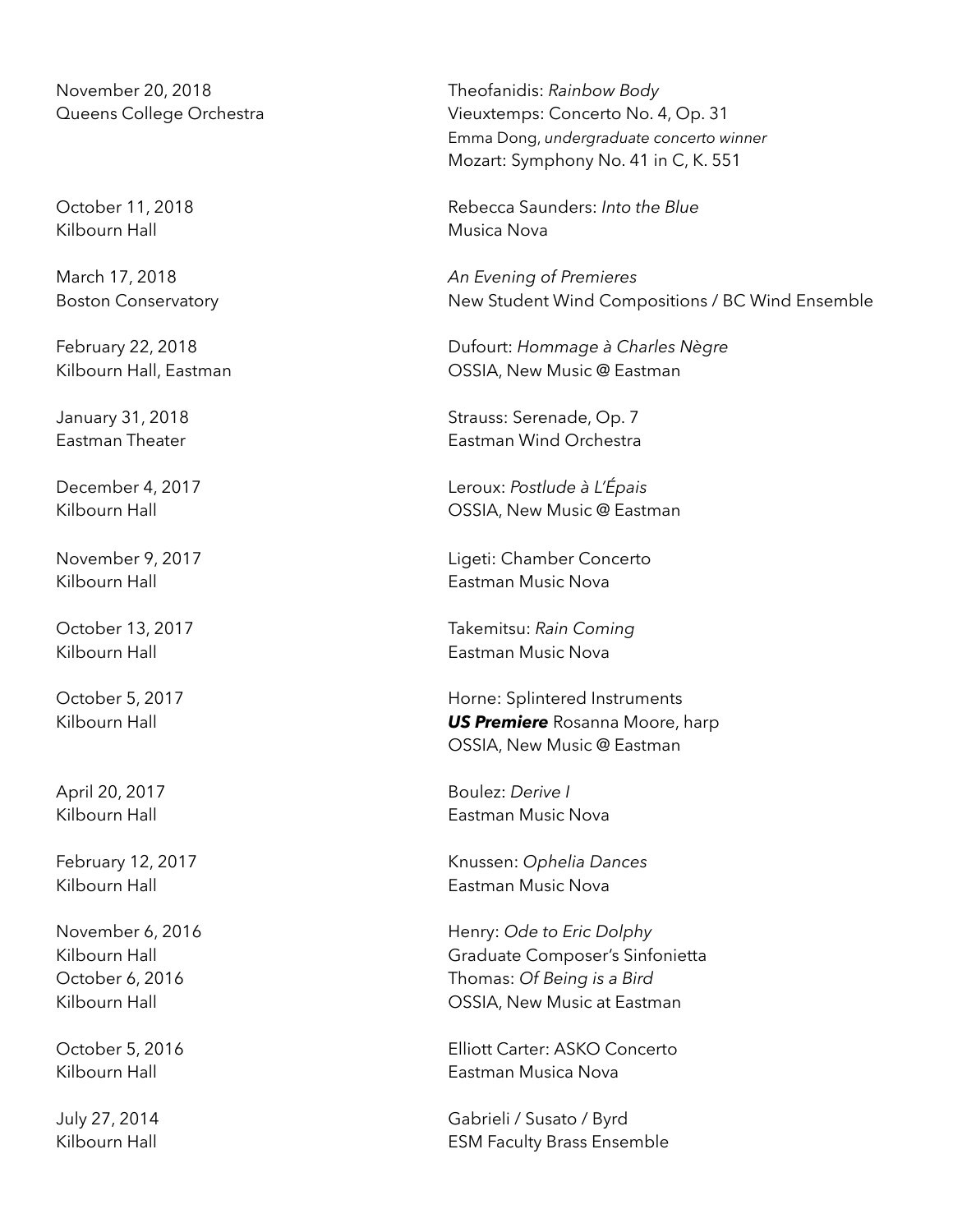July 21, 2012 Brahms: Symphony No. 4

# **Significant Debuts**

*• Cleveland •*  November 5, 2001 Cleveland Chamber Symphony Miller: Images from the Eye of the Dolphin Paul Sperry, tenor

*• Concertgebouw •* 

*• Beurs van Berlage •*  Meierhans: Lament Traverse La Maree Beurs van Berlage, Amsterdam Michael Schmidt, flute

*• European Debut •*  Mozart: Zauberflöte Overture Vaasa Symphony Orchestra Saint-Sans: Mon coeur s'ouvre a ta voix Vaasa City Concert Hall

# **New Published Compositions**

June, 2020 *alxndrslkrk*

A premiere eponymous digital EP collection, available on [www.alxndrslkrk.com,](http://www.alxndrslkrk.com) consisting of the five movements *The Blessing, Deus Hirundo, Infinite Sight, Luft,* and *Antes*. All net proceeds benefit Black Lives Matter, the Center for Disaster Philanthropy Covid-19 Response Fund, and UNICEF.June & July, 2020

# *Narrations* & *Symphony 7 / Movement 9*

Two preview recordings published on [soundcloud.com/alxndrslkrk](https://soundcloud.com/alxndrslkrk) highlight the latest installments in a continuing series of electronic new music exploring a wide sonic spectrum of narrative via reoriented canon and fugue, and reflective of both Mahler, Ives, and Schönberg's Weltanschauungsmusik.

# **Current Academic Appointment**

Associate Professor, Director of Orchestral Studies,

Aaron Copland School of Music, Queens College, CUNY (2019 - present)

 Tenure track professorship as head of the orchestral program at the oldest constituent school of Queens College / Duties include conducting pedagogy, program development, ensemble rehearsals, curriculum development, and resource development / Search Committee service / Jury Coordinator / NASM Working Group / Website Redesign Co-Chair /

ESM Summer Brass Institute

Kodak Hall , Eastman Theater **Rochester Philharmonic Orchestra** RPO Young Conductor Showcase

July 22, 2010 Beethoven: Symphony No. 6 Kilbourn Hall, Eastman Rochester Philharmonic Orchestra RPO Young Conductor Showcase

Rorem: Poems of Peace **Drinko Hall, Cleveland State University** 

September 25, 2000 Mederlands Radio Symphonie Orkest Mussorgsky/Ravel: Pictures at an Exhibition Het Concertgebouw, Amsterdam

September 3, 2000 and the September 3, 2000

June 28, 1999 Korsholm Music Festival, Vaasa, Finland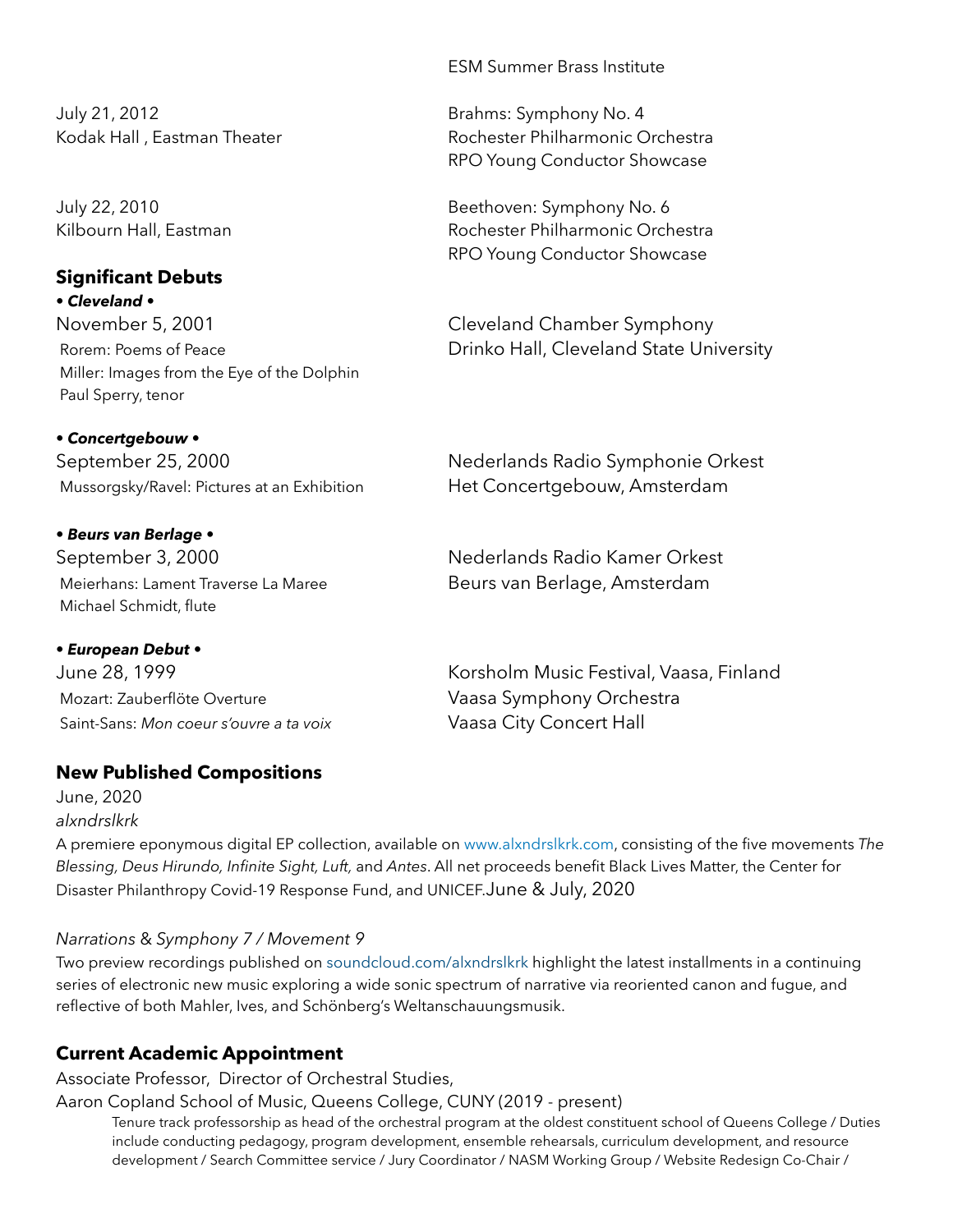Recruitment Committee / Successfully recruit and maintain a graduate instrumental conducting studio of 2 - 3 student per academic year.

### **Courses Taught**

| Fall, 2021          |                                                          |                                |           |
|---------------------|----------------------------------------------------------|--------------------------------|-----------|
|                     | MUS 2590, 2591, 2592                                     | Orchestra                      | 5 hours   |
|                     | <b>MUS 767</b>                                           | Topical Course in Music        | .5 hours  |
|                     | <b>MUS 787</b>                                           | Recital Preparation            | .5 hours  |
|                     | MUS 7903                                                 | <b>Special Topics</b>          | .5 hours  |
| <b>Summer, 2021</b> |                                                          |                                |           |
|                     | MUS 670-02                                               | Orchestra                      | 3 hours   |
|                     | Online                                                   |                                |           |
| Spring, 2021        |                                                          |                                |           |
|                     | MUS 792-01, 2591-01                                      | Orchestra                      | 3 hours   |
|                     | Online                                                   |                                |           |
|                     | MUS 7944-01, 2571-08                                     | Musica Nova                    | 1 hours   |
|                     | Online                                                   |                                |           |
|                     | MUS 707-34<br>Online                                     | Individual Musical Performance | .5 hours  |
|                     |                                                          |                                |           |
| Fall, 2020          |                                                          | Orchestra                      | 3 hours   |
|                     | MUS 792-01, 2591-01<br>*See Curriculum Development Below |                                |           |
|                     | MUS 7944-01, 2571-08                                     | Musica Nova                    | 1 hours   |
|                     | *See Curriculum Development Below                        |                                |           |
|                     | MUS 707-34                                               | Individual Musical Performance | .5 hours  |
|                     | *See Curriculum Development Below                        |                                |           |
|                     | MUS 670-02                                               | <b>Advanced Conducting</b>     | 3 hours   |
|                     | *See Curriculum Development Below                        |                                |           |
| Spring, 2020        |                                                          |                                |           |
|                     | MUS 2590, 2591, 2592                                     | Orchestra                      | 5 hours   |
|                     | MUS 7903                                                 | <b>Special Topics</b>          | 1.5 hours |
|                     |                                                          |                                |           |
| Fall, 2019          |                                                          |                                |           |

#### MUS 2590, 2591, 2592 Orchestra 5 hours MUS 767 Topical Course in Music .5 hours MUS 787 Recital Preparation 5 hours MUS 7903 Special Topics .5 hours

### **ACSM Curriculum Development**

Fall, 2020

#### MUS 792-01, 2591-01 Orchestra

 Facilitating the plan devised by ACSM Director Professor Michael Lipsey, the Orchestra and Wind Ensemble combined (108 students in total) will break up into twelve separate ensembles to produce *Performance Experiences* for all enrolled students. These will range from online performances, to instrument specific coached masterclasses and repertoire classes, to post-produced audio and video recordings that will be shared online. The syllabus was updated to reflect and support the necessary online working environment for musicians during the COVID-19 pandemic.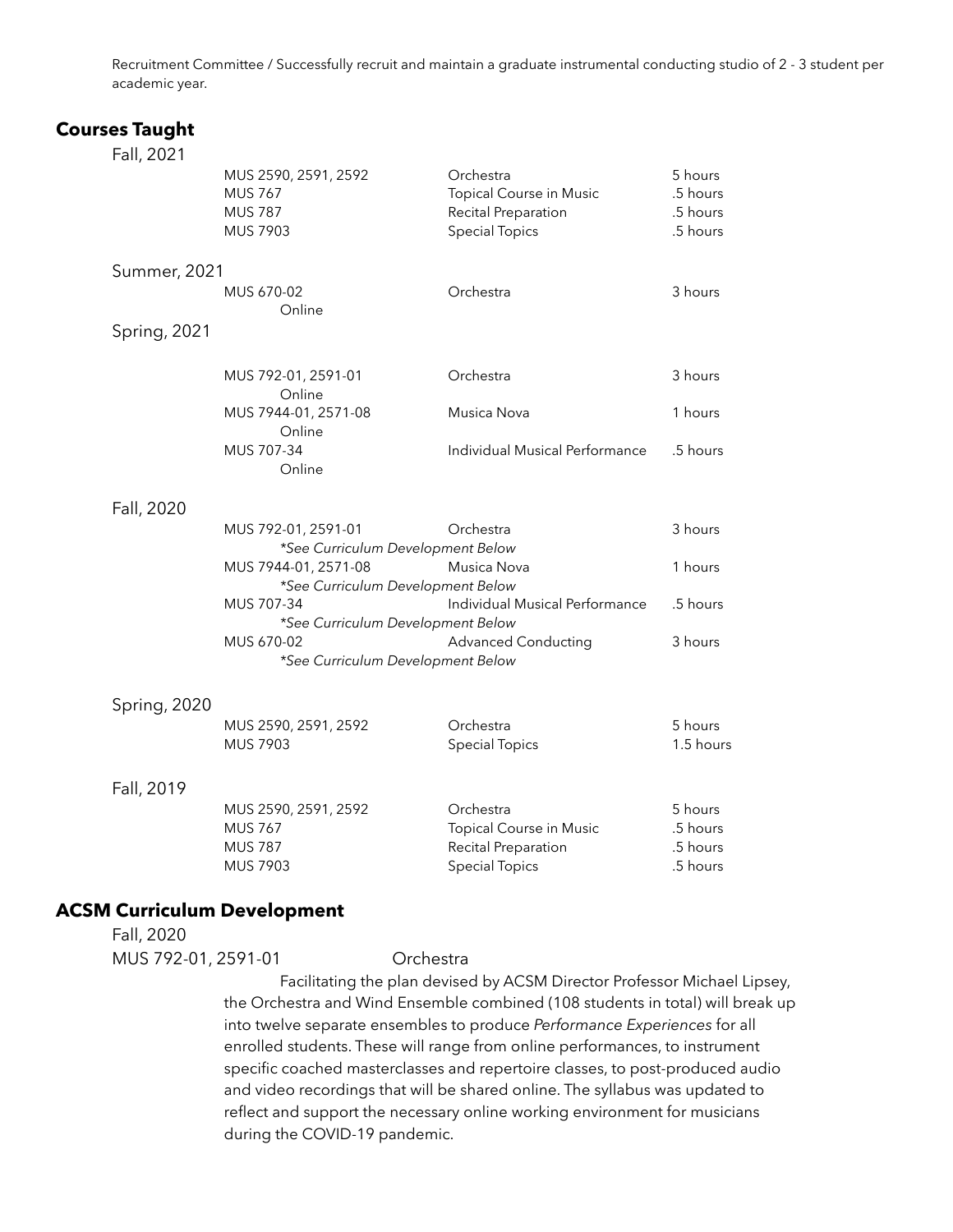#### **[Video 1 - How to Survive and Thrive in an Online Music Semester](https://vimeo.com/451238072)**

 An introduction to the mechanics of how to navigate an online environment in which applied study remains the focus. The sign-on musical excerpt is Bach: Forlane, BWV 1066, c. 1725.

MUS 670-02 Advanced Conducting (Online)

Five Sample Videos

#### **[Video I - Advanced Conducting: Introduction](https://vimeo.com/450611755)**

 The opening video in the series outlines the content, structure and pace of the course.

#### **[Video II - Advanced Conducting: First Exercises for Hand Independence](https://vimeo.com/453167197)**

 Introduction of the concept of, along with beginning exercises for, hand independence as originated by Nicolai Malko and refined by Elizabeth Green, with further introductory material created by myself. Via some social media traction and other avenues, the video's number of plays outpaced the class enrollment number by 1,060% within the first three days of its posting.

#### **[Video III - Advanced Conducting: Refining Accurate Hand Independence](https://vimeo.com/455327570)**

 Further refinement of hand independence as a key to successful non-verbal communication, with side notes on successful applied teaching in the online environment, along with examples of successful online teaching round out this video's content.

#### **[Video XII - SOUND](https://vimeo.com/483774664)**

 Being *inside* not only our sound, but also your mode of concentration is a practiced skill. How you can foster it as a conductor is the main point of this video. Any who has been to Interlochen will recognize the music.

#### **[Video VIII - Real Studying and A Few Notes on Subdivision](https://vimeo.com/470445783)**

 Course specific check in and notes on the subtleties of both the space in which you move and the aural spaces in which you build your musical ear.

MUS 2590, 2591, 2592 Orchestra

#### **Course Content after March 11, 2020:**

Creation / Production / Digital Distribution of the QCO Spring 2020 Online Series Highlighting various program elements, concepts, repertoire, performance, and other applied study components to continue the QCO curriculum online

#### **Video I - Dramatic Cohesion: Tō[ru Takemitsu and Gianni Schicchi](https://vimeo.com/399934988)**

 Utilizing the operatic repertoire we would have performed, this 15 minute video explores the relevant musical uses of leitmotif, orchestrational colour, and transition in three widely divergent pieces of repertoire, Torū Takemitsu's *Rain Coming*  and *Static Relief*, and Puccini's *Gianni Schicch*i.

#### **[Video II - Standard Repertoire: Seriously? Just What is That?](https://vimeo.com/400222285)**

 The importance of ensemble skill, learned and enhanced in an exceptionally wide variety of repertoire is the focus of this video. Music of Richard Strauss, Pierre Boulez, Elvis Costello, Elliott Carter, Jean Sibelius, Oliver Knussen, Perez Prado, Stephen Sondheim, and J. S. Bach, among others helps to illustrate the point that listening and reacting are skills built in any ensemble environment. The physicalization of a beat is mentioned as well, as an introduction to further work.

#### **[Video III - Power to Purpose: Music's Power to Illustrate](https://vimeo.com/402007902)**

 Introduction via the concept of the size of the musical world The key concepts that make sense of the dramatic power of musical narrative and being able to manipulate them are introduced here through the music of Michel Legrand, Percy Grainger, David Diamond, and Gustav Charpentier with cinematic work of James Ivory,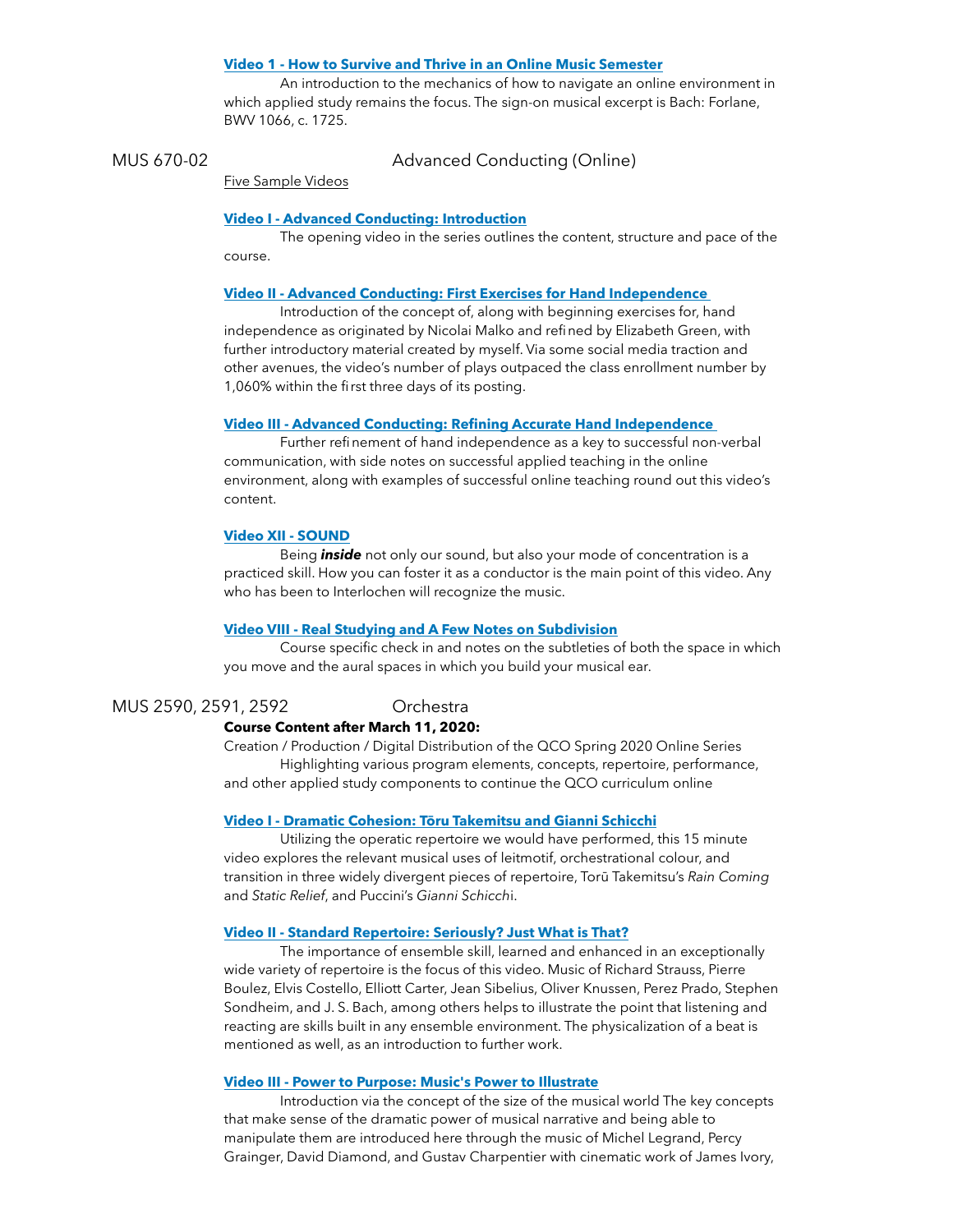Jacques Demy, and Derek Jarman. The importance of narrative line is highlighted throughout. The Omega Ensemble from Australia,

#### **[Video IV - Ensemble Experience: The Key to Everythinng You Do](https://vimeo.com/403045270)**

 Through conducting examples of Carlos Kleiber and Ivan Fischer, music by Beethoven, Jean Françaix, Steve Reich, Brahms, an interview segment with Nikolas Harnoncourt, and guided close listening of performances by the Sinta Sax Quartet, the Concertgebouw Orchestra, the Verona Quartet, and the Omega Ensemble, the importance of daily consistency in both practice and focused listening are given significant attention and supporting strategies for everyday work.

#### **[Video V - Immersing Yourself in the Act of Performance: Flow, Mastery, and](https://vimeo.com/411912031)  [Concentration](https://vimeo.com/411912031)**

 Opening with an excerpt from David Reck's *Music of the Whole Earth*, this video also offers thoughts from Sergiu Celibidache on the importance of being in the same space as a live performance. The importance of the performing musician's attention to ease, flexibility, and flow in both rehearsal and performance is illustrated, as is the concept of different levels of concentration within the technical execution of a moving and successful musical performance..

#### **[Video VI - What Musicians Do Well: Skills for Resilience](https://vimeo.com/416036737)**

 This video concentrates on the skills that musical training fosters and the ways in which those skills migrate very easily to other tasks in other fields of endeavor.

#### **[Video VII - Luciano Berio: An Italian for the World](https://vimeo.com/418632067)**

 Solicited student input determined the composer featured in the final video of the semester. Luciano Berio's creative output including his seminal works for solo instruments, the Sequenza series, was introduced and Associate Professor of Oboe Jacqueline Leclair of the Schulich School of Music at McGill University was the guest for the interview. Her concert work with Berio and her performance edition of *Sequenza VII* for Oboe were highlighted, as was the work of Paul Sacher, and his work in bringing forth and then preserving for study major works of the last century, many of which he either commissioned or in other ways, brought about.

#### Designed, Created, and Deployed [www.musicavova.net](http://www.musicanova.net), Fall Semester, 2020

Designed, programmed, and implemented a new performance platform website for the contemporary music ensemble of the ACSM, Musica Nova. A consolidation of the previously designated Unsemble and Nota Bene groups, Musica Nova will produce a series of regular web-based performances for the 2020-2021 academic year. Nonpublic portions of the site will serve ACSM students by providing a central channel for all scheduling, repertoire, syllabus, personnel, seating, concert, and rehearsal information. The public side of the website provides an additional portal for the work our students produce, as well as a community engagement tool germane to both the student and professional levels of the ensemble.

#### Queens College Q Class Online, August 13, 2020

Guest speaker for *Are You an Artist? Resilience, Rehearsal, and Staying in the Zone*, moderated by ACSM Director Michael Lipsey, this conversation centered on skills that our students can foster while in an online learning environment that will continue to serve them once we are meeting again as a regular community.

#### Queens College Orchestra Concerto Competition, Spring Semester, 2020

I have invited Professor Janna Baty of the Yale School of Music to be our guest judge for this annual competition, expanding the scope and experience of adjudication beyond the studios of the Copland School, in an effort to keep the competition results as impartial as possible.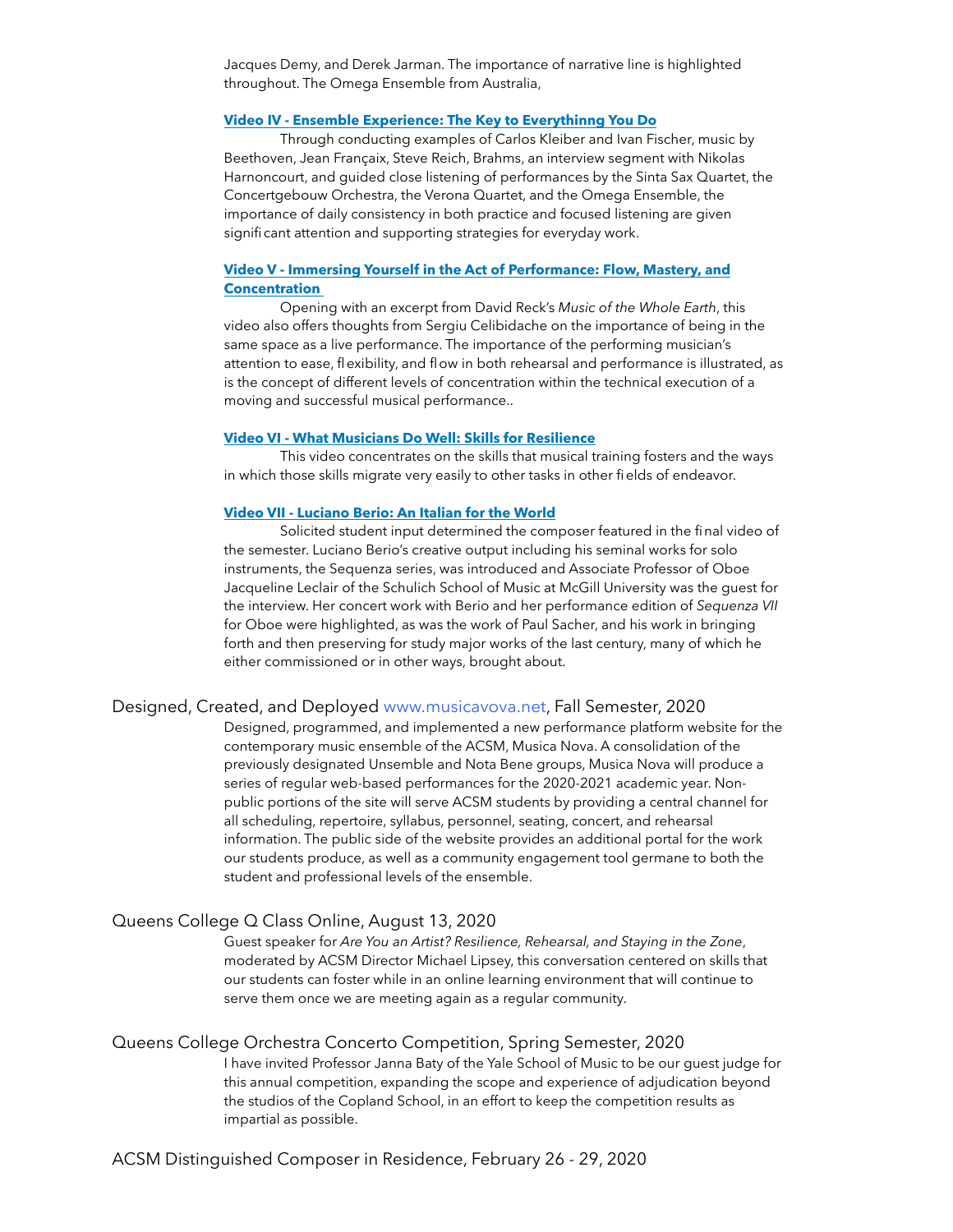Created the ACSM Distinguished Composer in Residence Series. At my invitation, the inaugural guest was Augusta Read Thomas [\(University Professor - University of](http://www.augustareadthomas.com)  [Chicago](http://www.augustareadthomas.com)). I secured funding for, designed, and executed this three day residency and in kind with my colleagues, assembled a calendar of nineteen events over three days, including individual lessons, coachings, rehearsals, group meetings, guest classes, lectures, and a concert by the QC Orchestra and Chamber Orchestra featuring music of Ms. Thomas and a performance by our new Distinguished Lecturer of Bassoon, Frank Morelli.

#### Ad-hoc NASM working committee, Fall Semester, 2019

With committee colleagues (Professors James John, Susan Davis, and Eric Rubenstein), I created the conducting colloquy, that will be part of the new MM in conducting, bringing into line with peer institutions the degree requirements recommended by the National Association of Schools of Music.

#### MUS 7911: Created New Syllabus, Fall Semester, 2019

Created a new syllabus for the Queens College Orchestra, updating and expanding the previous syllabus to include non-binary gender considerations, an updated attendance policy, professional level guidelines for performance, rehearsal policies, and individual preparation. The audition procedure included a performance contract for each student as well as

#### Designed, Created, and Deployed [www.queensorchestras.com](http://www.queensorchestras.com), Fall Semester, 2019

Designed, programmed, and implemented a new informational website for the students of the orchestra department, taking all scheduling, repertoire, syllabus, personnel, seating, concert, and rehearsal information online for easy access by all enrolled students. The website includes scores and listening lists for all season repertoire, as well as other teaching resources like feedback recordings and links to videos.

#### **Clinician and Adjudication Activities**

#### Guest Judge, The College of New Jersey Concerto Competition, March 4, 2020

At the invitation of Gary Fienberg, PhD, Brass Area Coordinator and Jazz Ensemble Director and Eric Laprade, DMA, Director of Bands and Assistant Professor of Music at The College of New Jersey, I was asked to adjudicate their annual Concerto Competition.

 Adjudication of the Grinnell College Hill Awards Auditions, April 20-26, 2020 At the invitation of Professor Eric McIntyre, Professor of Music at Grinnell College, I was asked to invite one other judge with whom to adjudicate their annual Hill Scholarship Awards Auditions. I recommended Queens College Non-Teaching Assistant Joseph Di Ponio, PhD and with him awarded the eight available scholarships, plus the Francis.

Collins James Award and the Curd Outstanding Instrumentalist Award.

#### **Professional Teaching Appointments**

Visiting Associate Professor of Conducting, Eastman School of Music, Academic Year, 2020-2021

Taught the Virtual Ensemble Class with in tandem with Professor Brad Lubman for the Fall Semester and then as the instructor of record for the Spring semester. Worked with producers Michael Riesman and Paul Coleman on a series of recorded and live online projects including music of Steve Reich, Philip Glass, and George Lewis. For the spring semester, I created a new course syllabus concentrating on the many aspects of ensemble learning that often happen "between the moments of rehearsal" in which we craft a performance. That syllabus and supplementary information are [here](https://drive.google.com/file/d/1xUcQJlwsuc0HRUfr4p0-o5Fqsur3-V-6/view?usp=sharing) and [here.](https://drive.google.com/file/d/1ZL1eLuBonfspGHttrLeFFhEkXMljmGy9/view?usp=sharing)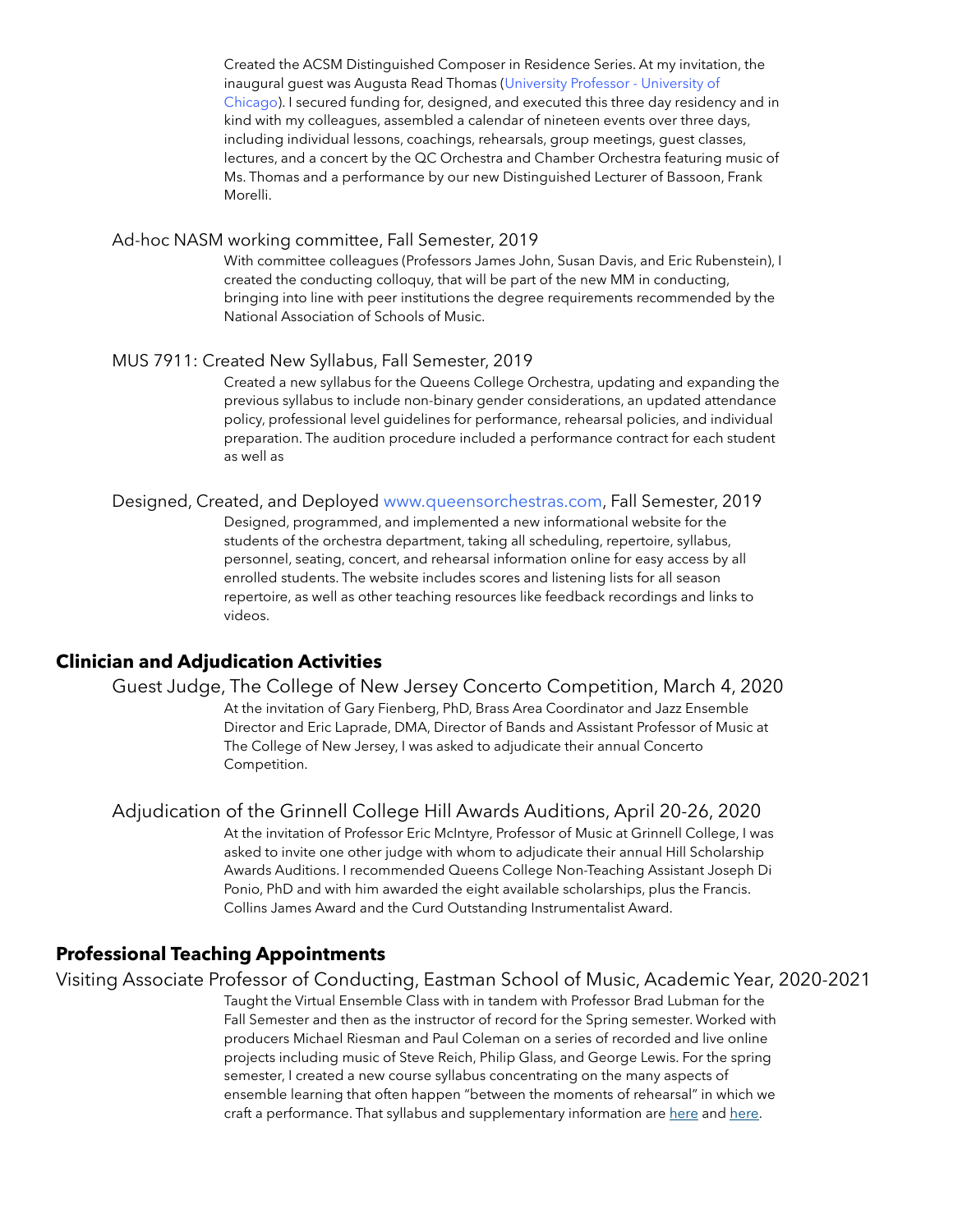# Teaching Scholar, Eastman School of Music (2016 - 2019)

Lab / Applied instruction for both Beginning and Intermediate Conducting classes with Professor Mark Scatterday and Professor Brad Lubman. Formulate original and supplemental applied instructional exercises, administer midterm and final examinations, assess and grade student performance

# Instructor, Institute for Music Leadership, Eastman School of Music (2009 - 2019)

Instructor for two fundraising and non-profit governance courses: Gift and Grant Seeking in the Non-Profit Arts World and Funding the Individual Artist; seven week professional education courses offered as part of the Arts Leadership Program certification series. I have been asked to continue to teach courses of this type at Queens College and to expand the offerings to include other aspects of career development and have earned consistently high evaluations for my teaching.

# Houston Independent School District (2006 – 2009)

Continuing education lecturer for the Fine Arts department, working with band, orchestra, and choir directors, to help define their program's content and career goals within the context of both their regular school days and their extra-curricular schedules. Maintaining high personal musical standards, communicating music's context effectively to campus constituents, and seeking community allies were all part of my instruction.

# Arts in Action Series, Hobby Center for the Performing Arts (2006 – 2009)

Founder and lecturer for this professional education series, focusing on small and midsized non-profit performing arts resource and audience development. Guest speakers in the inaugural series included Mary Lou Aleskie from the New Haven Festival of Arts and Ideas, and Laura Bodenheimer, nationally renowned resource development specialist and capital campaign architect.

# Houston Community College, South Campus (March, 2001 - July, 2002)

Adjunct Faculty in music literature and theory. Courses focused on introductory classes to majors and non-majors.

### Festival Institute, Round Top Texas (Summer, 2001)

Faculty Guest Conductor for orchestral and chamber music repertoire with the Texas Festival Chamber Orchestra and various student chamber ensembles.

# Instructor of Music Literature and Music Theory

### High School for the Performing & Visual Arts, Houston (August, 1995 - May, 1996)

Activities included classroom instruction in basic music theory, coordination of course content and extracurricular activities with other faculty members, formulation of written, oral, and aural examinations, and daily lectures.

# Teaching Fellowship, Moores School of Music

# University of Houston, Houston, Texas (August, 1994 - June, 1995)

First teaching fellow in the school's history invited to teach conducting at the undergraduate level. Activities included classroom teaching of beginning conducting (first and second semesters), formulating movement exercises, teaching basic conducting skills, and monitoring student progress.

# Adjunct Instructor, Chamber Music Coach

Incarnate Word College, San Antonio, Texas (August, 1991 - June, 1992)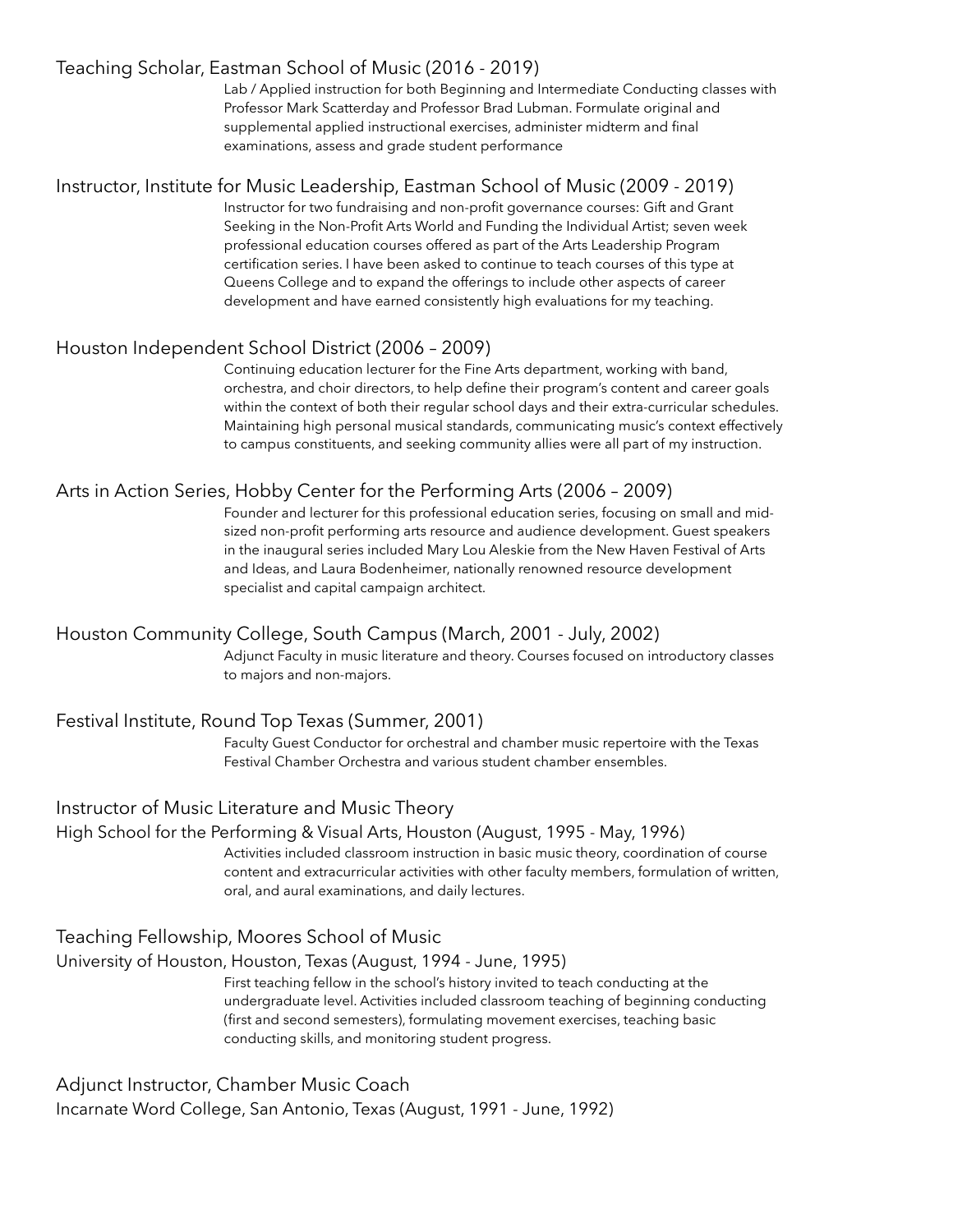Chamber music coach with department chair Ruth Friedberg for collaborative piano workshop students, performing as clarinet soloist and chamber musician and acting as clinician for the program.

| Orchestra Director, Community High School / Clarinet Coach, Michigan Youth Band/Orchestra<br>Ann Arbor, Michigan (September, 1987 - June, 1988)<br>Conducted the chamber orchestra and coached student ensembles as part of the<br>school's enrichment program. |              |  |
|-----------------------------------------------------------------------------------------------------------------------------------------------------------------------------------------------------------------------------------------------------------------|--------------|--|
| <b>ACSM Recruitment</b><br>Activity<br>*See the Curriculum Development Section of this CV                                                                                                                                                                       | Date(s)      |  |
| Eric Juneau, Cleveland Institute of Music / Eastman School of Music<br>- Online Orchestra Audition, April, 2021<br>- Accepted, May, 2021<br>- Offered Admission<br>- Matriculated, Fall 2021                                                                    | Spring, 2021 |  |
| Jeongdae Lee, Seoul, South Korea<br>- Online Orchestra Audition, May, 2021<br>- Accepted, June, 2021<br>- Offered Admission<br>- Matriculated, Fall 2021                                                                                                        | Spring, 2021 |  |
| Brian Reynolds, email correspondence<br>- Onsite Orchestra Audition, March 2, 2020<br>- Accepted, March 3, 2020<br>- Offered Admission<br>- Matriculation offer not taken / Admitted to Bard, Fall 2020                                                         | Spring, 2020 |  |
| Kemal Oksal, email correspondence<br>- Onsite Orchestra Audition, March 2, 2020<br>- Accepted, March 3, 2020<br>- Offered Admission<br>- Matriculated, Fall 2020                                                                                                | Spring, 2020 |  |
| Email Communication, Victor Yip, Sioux Falls, South Dakota                                                                                                                                                                                                      | June, 2019   |  |

# **Publications & Broadcasts**

Published Invited Reviews:

*England Resounding: Elgar, Vaughan Williams, Britten and the English Musical Renaissance*. By Keith Aldritt. Marlborough, UK: Crowood Press, 2019. 176pp. Images (8 pages), References, Index. ISBN 9780719829758 (hardcover) \$19.95. ARSC Journal, Volume 52, No. 1 Spring, 2021. [Complete Review Here](https://drive.google.com/file/d/16X1lzDnzph8RwxBRhQjcggDGdnX5Izq4/view?usp=sharing)[.](https://drive.google.com/drive/folders/1oHhetJWO_aniHGS7K46G5BOZL6gDm5ru?usp=sharing)

*The Other Toscanini: The Life and Works of Héctor Panizza.* By Sebastiano De Filippi and Daniel Varacalli Costas, translated by Jessica Sequeira, with a forward by Harvey Sachs. Denton: University of North Texas Press, 2019. 363pp (hardcover). Images, Compositions, Chronology, Discography, Endnotes, Bibliography, Index. LCCN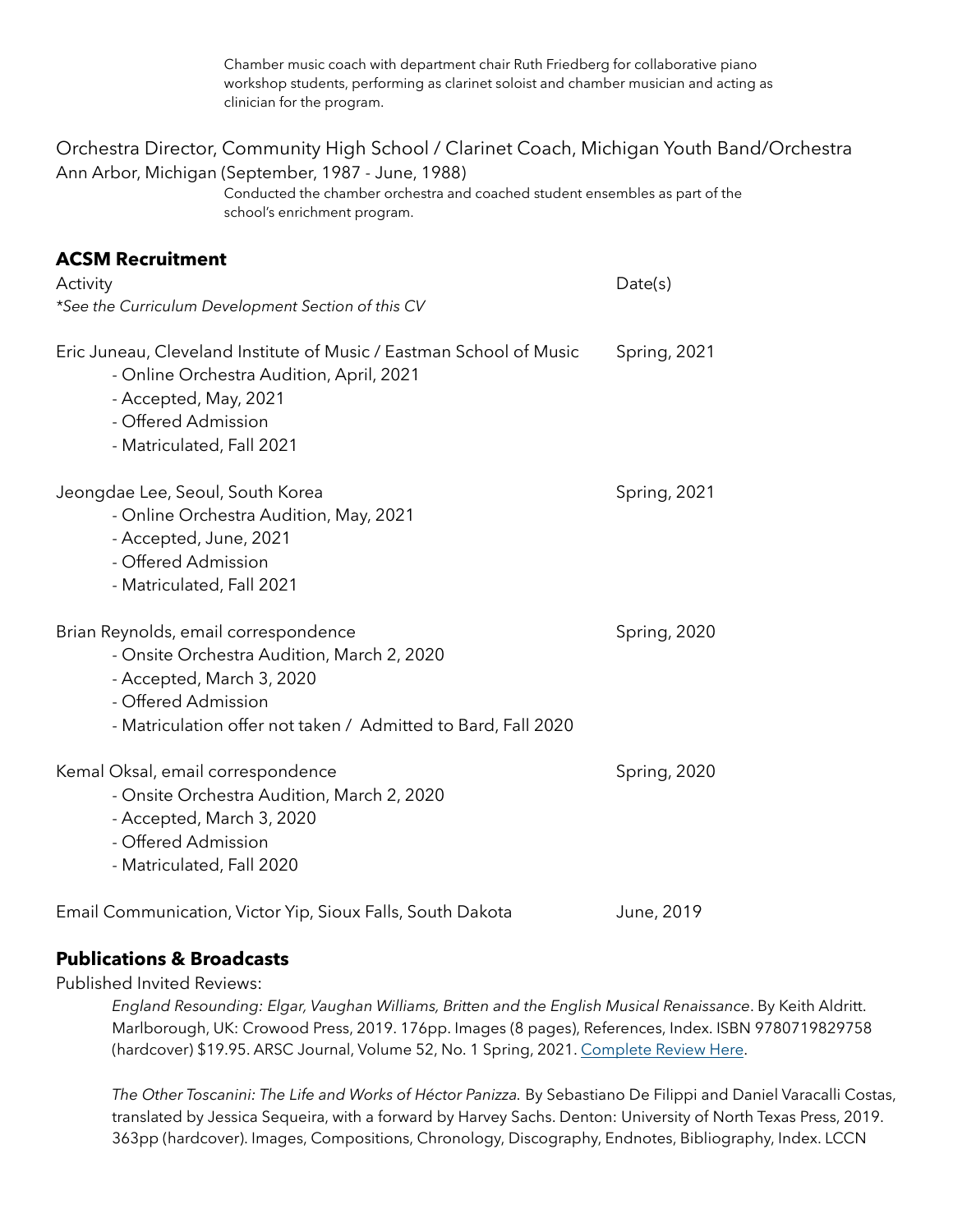2019030012 | ISBN 9781574417746 (cloth) \$29.95 | ISBN 9781574417845 (ebook) \$13.49. ARSC Journal, Volume 52, No. 2 Fall, 2020. [Complete Review Here.](https://drive.google.com/file/d/1h5nV-8SiaOK_jMcXNzowwFImcRlie4Vn/view?usp=sharing)

### Published Essays

[Conducting Ma: An Open Space for Music Making with an Implication for Conducting Pedagogy](https://drive.google.com/file/d/1TFmtN4DwZrt8e1wTwGmJkFOCbieV6f86/view?usp=sharing). Essay and Presentation for the the Oxford Conducting Institute, 2019.

*Houston Symphony Broadcasts, Houston Public Media:* 2017-2020, KUHF-FM 88.7, Houston Production Script writer and occasional host for these weekly season broadcasts from Summer 2017 to March, 2020. Sample script excerpt:

#### **Voice Track Twenty-One**

All of us here at the Houston Symphony look forward to welcoming you back then — The executive producer for these broadcasts is Vicky Dominguez. The engineer, editor, and producer is our Grammy Award winning Houston Symphony audio engineer - Brad Sayles. Calvin Dotsey is our broadcast program coordinator - and special thanks to Rick Phillips, John Bawden, Tom Castaños, Phillip Huscher — and to Jennifer Oates and Christopher Bruhn at the music library of the Aaron Copland School of Music at Queens College - for program material.

Our writer is Dr. Mark Powell.

I'm your associate producer and host - Eric Skelly.

This broadcast is a production of the Houston Symphony.

[APPLAUSE FADE OUT TO FINAL]

*The Bach Initiative: Flexible Chorales for Ensemble Musicianship* by Peter J. Folliard, published by GIA Publications, September, 2019

Served as reviewer and editor for this [ensemble based collection](https://www.giamusic.com/store/resource/the-bach-initiative-working-title-book-g9931) of Bach chorales orchestrated for use by multiple ensemble configurations.

*The Queens College Wind Ensemble [is the only ensemble featured](https://www.giamusic.com/store/resource/the-bach-initiative-working-title-book-g9931) on the publisher's webpage for The Bach Initiative.*

# **Works in Progress**

Invited Book Review, Spring, 2022

At the invitation of James Farrington, I have been asked to write a second book review for the [The Association for Recorded Sound Collections Journal](http://www.arsc-audio.org/journal.html) on the volume Listening to Charles Ives: Variations on His America by J. Peter Burkholder, Amadeus Press, 2021.

#### New Compositions Collection, July, 2020

 Pre-release recordings of my compositions S*ymphony No. 7 / Mvt. 9*, *Narrations*, and *Luft*, are all available on the streaming platform [www.soundcloud.com/alxndrslkrk.](http://www.soundcloud.com/alxndrslkrk)

*An Annotated Commentary: The Conductor and His Baton by Nicolai Malko* by Mark Powell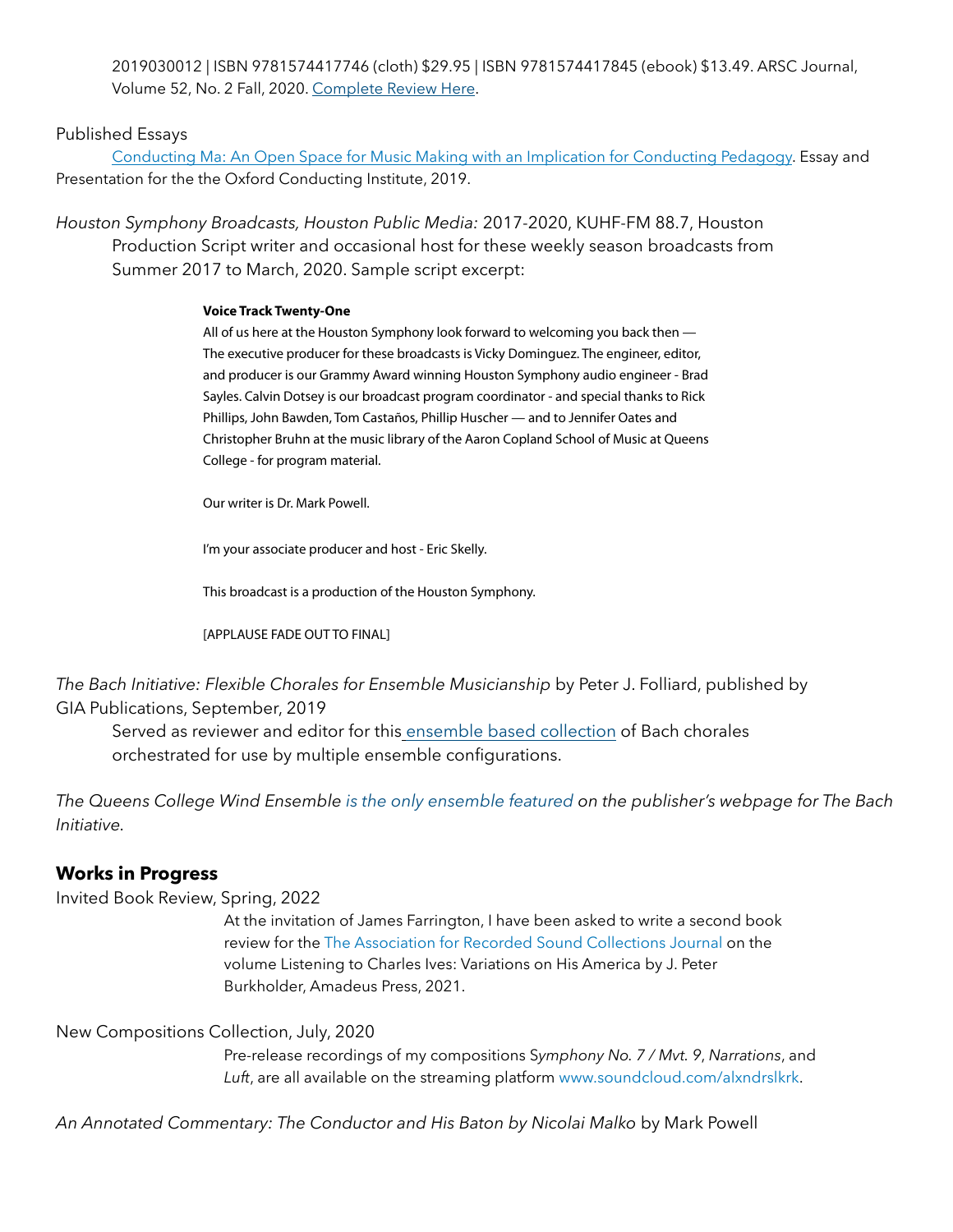Currently expanding and preparing for publication (UR Press) this monograph on the first conducting text by Russian conductor and pedagogue, Nicolai Malko.

Rebranding and Reestablishment of ACSM/QC Conducting Workshop as *The Copland Summer Seminars* Invitations to JoAnn Falletta ([http://bpo.org/staff-members/joann-falletta/\)](http://bpo.org/staff-members/joann-falletta/) of the BPO and Brad Lubman [\(https://brad-lubman.com/](https://brad-lubman.com/)) of ES are on the schedule for 2022 and 2023.

### Ohio Music Educators Association

I have been invited to conduct the Ohio All-State Orchestra in February of 2022, during the OMEA Annual Conference in Columbus.

### Reactivation of ACSM Pi Kappa Lambda chapter

I have submitted a Personnel and Budget Committee request for support to reestablish the Delta Alpha chapter of Pi Kappa Lambda, the national music honor society. The chapter at the Copland School has been inactive since 1993.

### SUNY New Paltz Teaching Residency

Three day residency at the invitation of orchestra director and viola professor, Christiana Reader. The schedule includes ensemble coaching of the SUNY New Paltz Orchestra, three local high school orchestras, a performance, and a music entrepreneurship seminar. *Rescheduled for Spring, 2022*.

### **Active Memberships**

 Society for American Music AAUP Association for Recorded Sound Collections

# **Professional Arts Leadership and Administrative Experience**

Managing Artistic Director, Uniquely Houston® Program. October, 2005 - October, 2008

Hobby Center for the Performing Arts, Houston

- Chief program and development officer for this arts incubator program
- Built a roster of 16 performing organizations
- Assembled a suite of tools for each ensemble for production assistance/PR/fundraising
- Annual budget of \$770,000
- Directly responsible for over \$1,500,000 in funding for the program

Founding Music Director, ARCO - American Radio Chamber Orchestra, Fall 1999 - Spring, 2008

Chief Conductor and Music Director for Regional Professional Chamber Orchestra

- Programmed all season repertoire
- Negotiated all individual contracts and union contracts
- Engaged all guest artists

# Chief Arts Funding Project Editor, August - December, 2007

Houston Independent School District's Arts Education Plan

- Authored a review of internal and external arts partnerships
- Formulated a centralized administrative profile for a \$7,000,000 distribution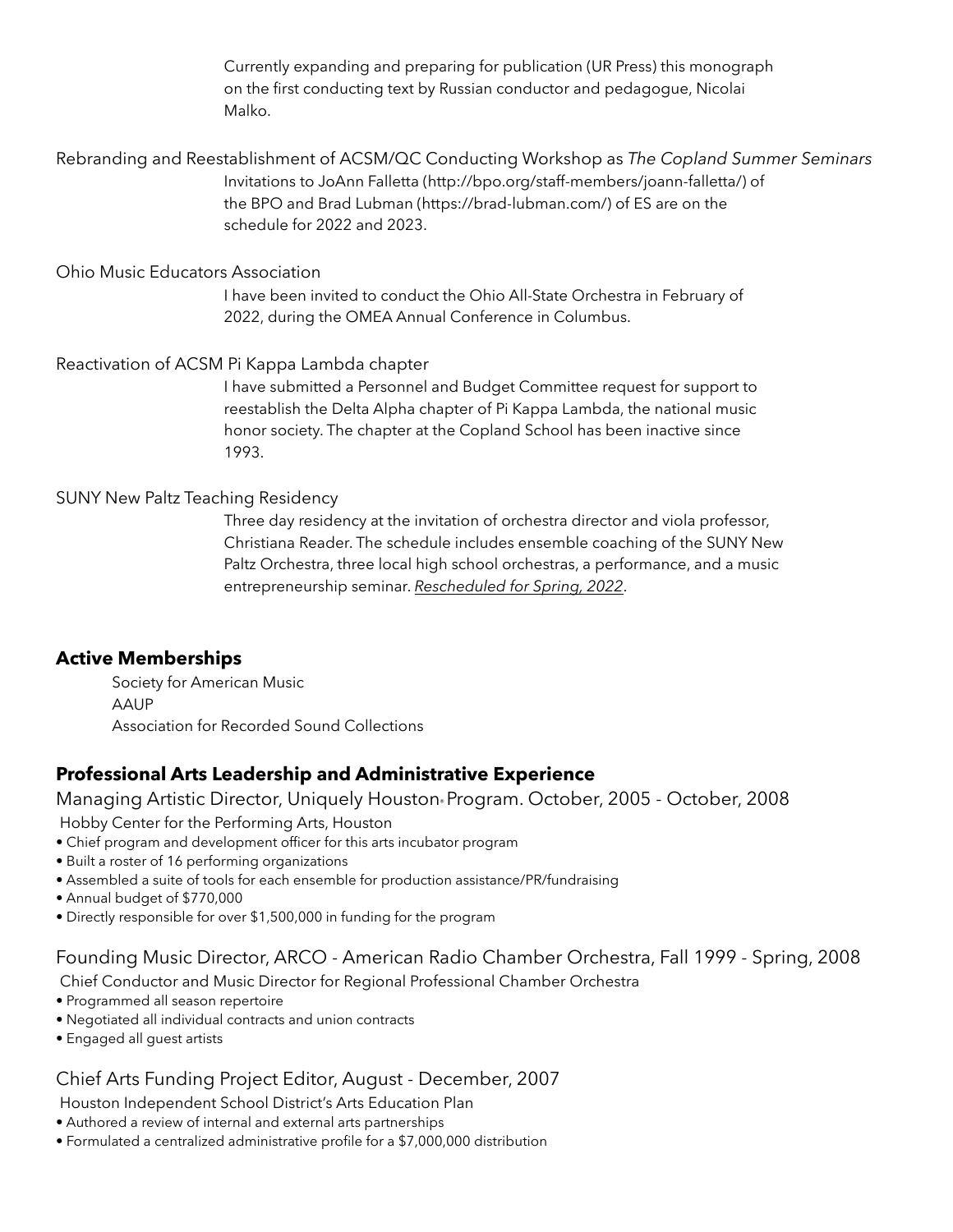# Managing Artistic Director, February - November, 2005

Montgomery County Performing Arts Society

- Oversaw the operations of a regional presenting organization with a \$300,000 annual budget
- Reversed deficit spending and rebuild a declining patron base
- Authored and implemented a strategic plan
- Achieved a 30% increase in programming offerings, and a 102% increase in corporate support

Senior Music Producer KUHF, Houston September, 1995 - February, 2001

- Recording director and editor for all Houston Grand Opera broadcasts
- Produced and hosted the nationally syndicated program *Live from Festival Hill*
- Edited the nationally syndicated program *The Engines of Our Ingenuity*
- Created the "Classic Kids" series

# **Awards and Competitions**

# Walter Hagen Conducting Prize, Eastman School of Music, 2019

Established in 1984 to honor the memory of Walter Hagen, this prize is awarded to one conducting student annually for distinction in the field. The citation from Dr. William Weinert, chair of the conducting department, reads in part "for the many ways in which you have enhanced the work of our department, and enriched the lives of all our students."

# Lecture-Recital Prize Nomination, Eastman School of Music, 2019

Doctoral lecture titled *Conducting Ma: An Open Space for Music Making*, was nominated as the outstanding presentation for calendar year 2018.

# Outstanding Teaching Assistant Nomination, Eastman School of Music, 2017 Nominated for the TA prize for small group teaching for the Conducting

211/212 class series lab sessions.

Musiqa VIP Award, Houston, Texas, October, 2008

Award given by Houston's only professional contemporary music ensemble to a key partner in their mission. The ensemble was the first I invited to the Discovery Series at The Hobby Center for the Performing Arts.

# Geraldine C. and Emory M. Ford Foundation, November, 2001 Young American Conductor's Award, given to recognize and foster young American talent.

# 12th International Nicolai Malko Competition for Young Conductors, May 25 - 29, 1998 One of thirty conductors worldwide invited to the Competition. The performance earned praise from Jorma Panula, Ole Schmidt, and Michael Schønwandt.

# Besançon International Conductor's Competition, Besançon, France, March 25, 1997 First round competitor, via competitive selection.

# Omicron Delta Kappa, University of Houston, November, 1994 Inducted into the ODK National Leadership Honor Society in the UH Circle, established on April 24, 1960.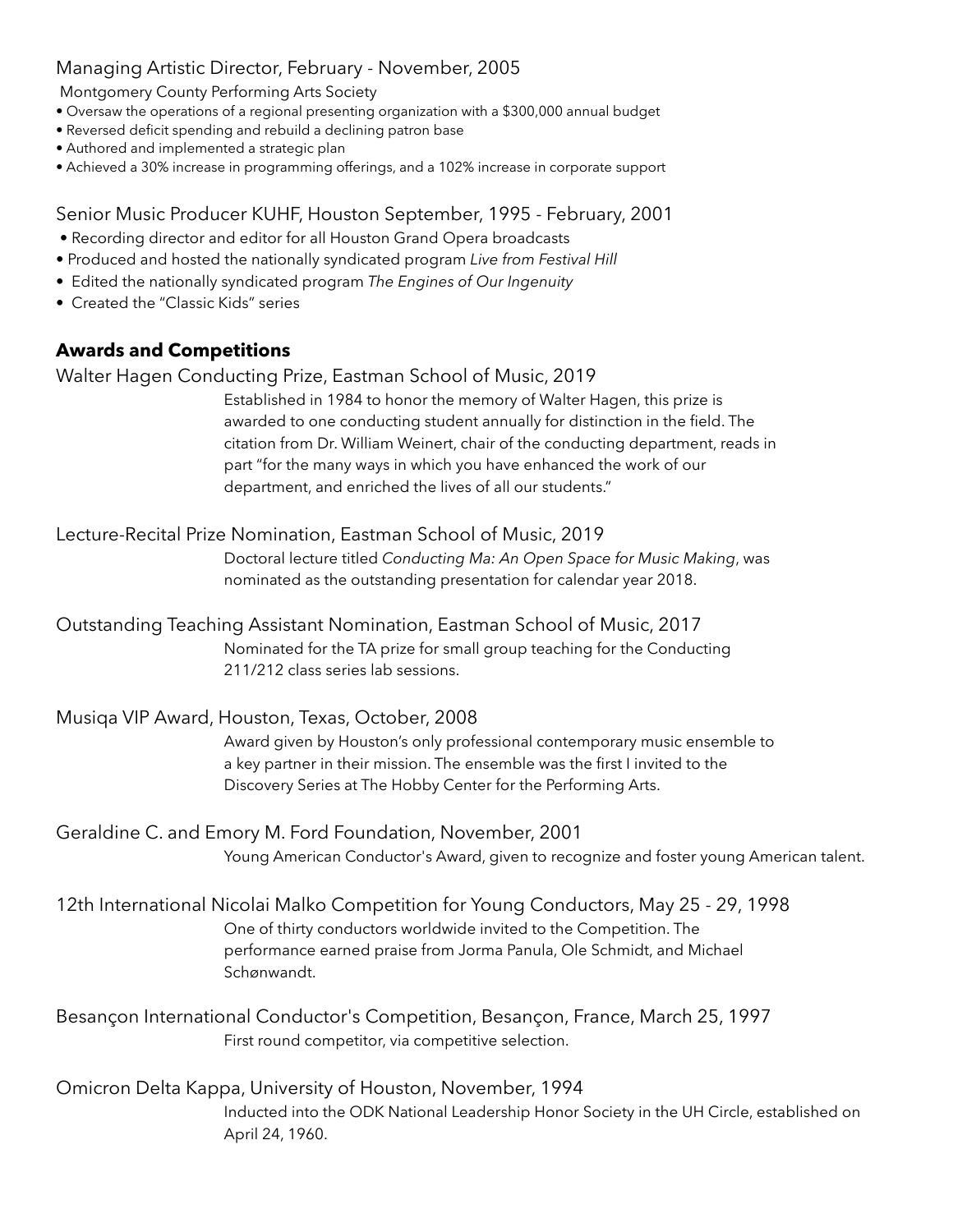# **Service**

### Professional

Performed as section bass with the University of [Michigan Men's Glee Club Alumni Virtual](https://www.youtube.com/watch?v=Wod4HsHfcEk)  [Choir](https://www.youtube.com/watch?v=Wod4HsHfcEk) composed of over 200 singers from around the world performing the *Ave Maria* by Franz Biebl. Virtually conducted by Dr. Jerry Blackstone who served as musical director from 1989-2002. The world premiere was Sunday May 31st to the University of Michigan Alumni Association. The YouTube video was released on June 4, 2020.

Recommendation letter: Professor Christiana Reader, SUNY New Paltz: for the Global Leaders Program for 2020-2021. Dr. Reader was accepted to the program. May 22, 2020

Recommendation letter: Maurice Cohn, music director of the New Horizons Orchestra of Rochester: in support of a Solti Foundation Career Assistance Award. Mr. Cohn received the award. May 22, 2020

Authored a Form I-129 Visa Support Letter for the Petitioner (Rochester Philharmonic Orchestra) on behalf of Beneficiary Dr. Rosanna Katherine Anne Moore. The result was successful. February 1, 2020

### New Conductors Orchestra of Manhattan, 2019-2020 Season

Coaching of NCO players for Cycle One and Cycle Two concerts, participation in orchestral development planning, concert venue selection, repertoire, and guest artists; Summer 2019-present

### Queens College

#### Chair, Progress Juries, Academic Year 2019-2020, 2020-2021

I serve as the Chair of the Annual Progress Juries performance requirements, assessing student's applied music progress via an audition. With the assistance of other applied faculty who assess those in their studio, I also author all the progress notification letters, sending a copy to the student and a copy to our academic coordinator, Thomas Lee.

 Meeting with Jörg Birhance, European Representative of [mfclassrooms.com](http://mfclassrooms.com) With two of the developers from the software company and my long-time conducting colleague Jörg Birhance, I was given a demonstration of the [mfclassroom.com](http://mfclassroom.com) performance platform with a variety of USB and XLR microphones. The software platform is very similar to [Jitsi](https://jitsi.org/) and thus, not possible for us at this time from a cost perspective. July 2, 2020

 Faculty Teaching Observation, Originally Scheduled for Wednesday, March 18, 2020 At the request of Professor Mark Anson-Cartwright, I was to have observed Professor Elena Blyskal's Vocal Pedagogy class. This, among many other things, was derailed when we closed the campus and moved online.

 Ad-hoc Committee on ACSM Website Redesign, Academic Year, 2019-2020 In partnership with Director of Administration Jane Cho, I have secured digital materials of the ensemble programs, assessed requirements of the new site,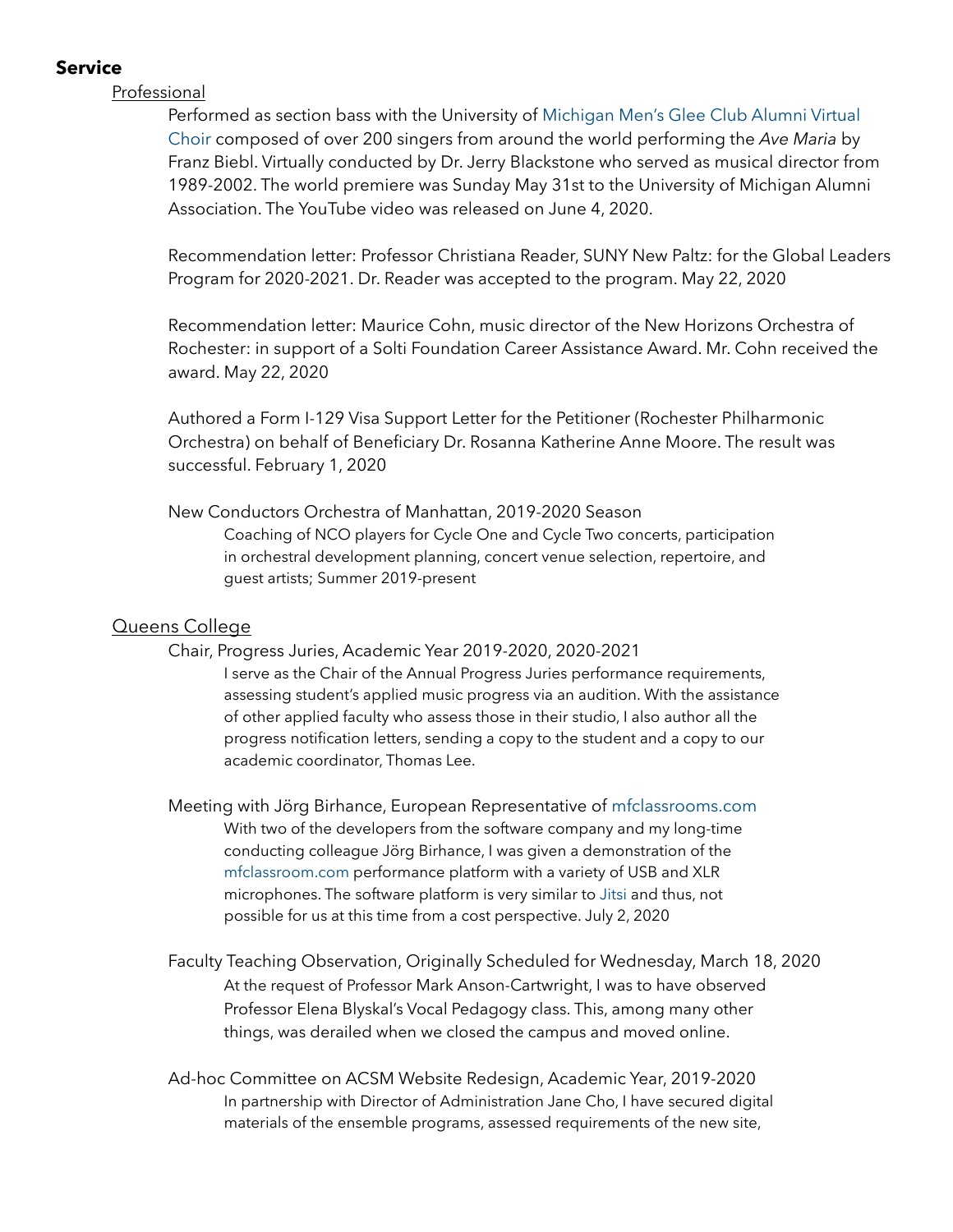and prepared a design plan for a new ACSM website. We await platform options from IT.

 Placement of ACSM Alumnus Daniel Feng with New Conductors Orchestra of Manhattan Concert Cycle II, Performance: Christopher Theofanidis: *Rainbow Body* - February 8, 9, 2019  *\* see also the Student Success section of this CV* 

 Placement of ACSM Alumna Audrey Edelstein with New Conductors Orchestra of Manhattan Concert Cycle I, Performance: Augusta Read Thomas: *Jubilee* - October 20, 27, 2019  *\* see also the Student Success section of this CV* 

 Senior Concentration Examination Adjudication Martin Christ, December 5, 2019 Linda Mayo, December 3, 2019

 Conducting Exploration Seminar, NAFME, ACSM Chapter Led a participatory seminar on standard repertoire and basic conducting principals for the student chapter of this national music education organization, October 28, 2019.

 Teaching Evaluation, Advanced Conducting, MUS 670 Instructor: George Nicholson, October 7, 2019

### ACSM Student Advocacy

Recommendation letter: ACSM graduate Jennnifer Spicher Szabo: to the music department for graduate study at George Mason University. June 9, 2020

Recommendation letter: ACSM undergraduate Emily Bivonna-Maldonado: application to the American Ballet Theatre's Internship Program in the Major Gifts and Company Management departments. June 9, 2020

#### **Community**

 Establishment of the *In Concert / In Conversation* Series, Fall Semester, 2019 Before every Queens College Orchestra Concert, Professor Emeritus Joel Mandelbaum and I join an audience in the LeFrak Concert Hall lobby to talk over the repertoire of the concert that evening, the composers involved, guests, and how what the performance will highlight relationships to other kinds of art, media, broadcasting, literature, drama, or music. The series has enjoyed a growing audience and is part of an effort to give the surrounding community an entrée to the concert and life long learning aspects of the Copland School.

### **Professional Development**

EmTech MIT Online Conference, October 19-22, 2020

Conference attendee for this digital resources conference concentrating on the fundamental underpinnings of cloud storage, AI, and other emerging technologies. Online teaching of applied music benefits tremendously from a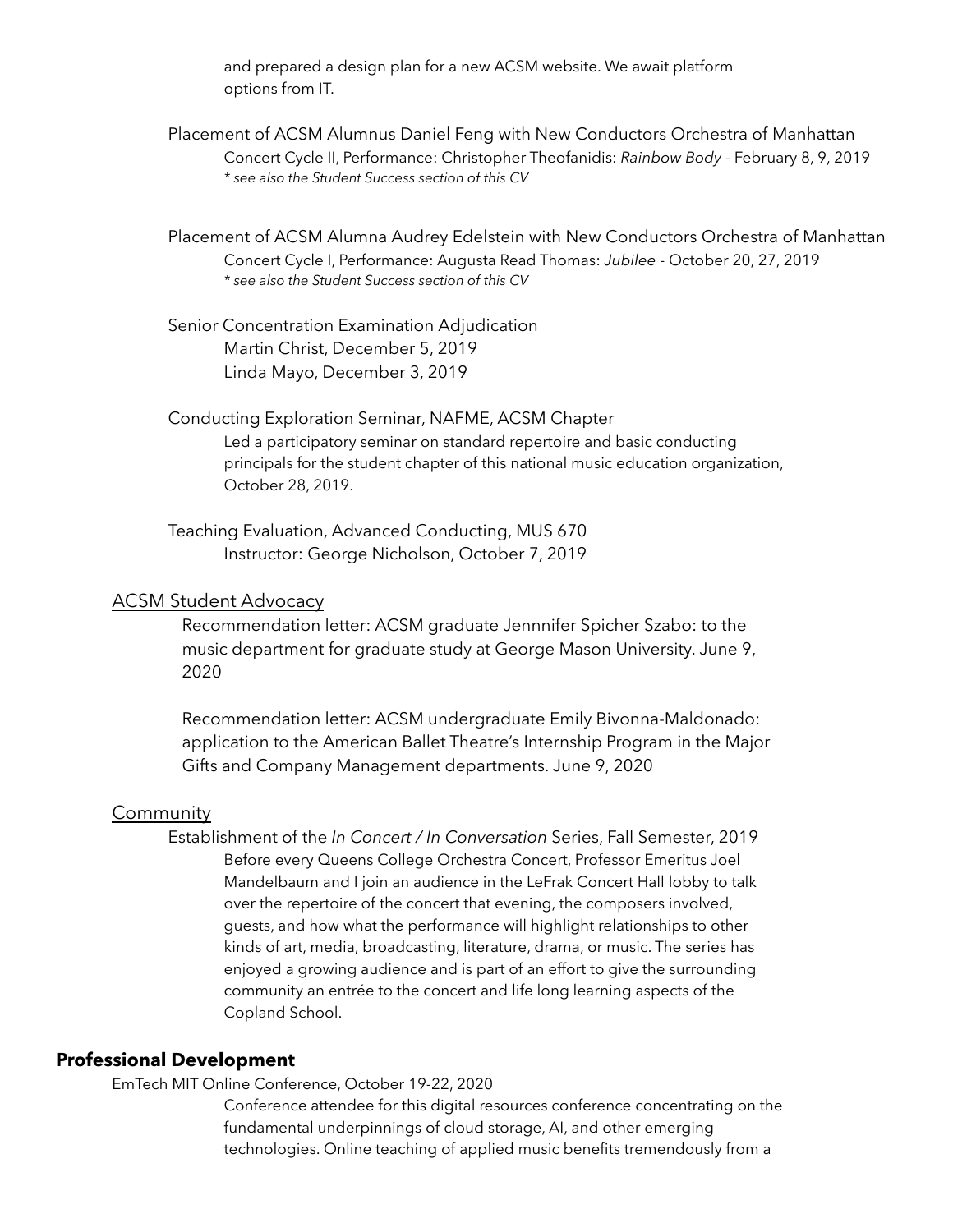greater understanding and use of key technologies and it is my intention to applied these new resources to the ACSM ensemble department in appropriate ways.

Nordic Masterclass - Jorma Panula, June 3 - 24, 2020

Summer score study and conducting seminar (online via Zoom) with my beloved teacher, [Jorma Panula](http://panula-academy.com/) professor emeritus of conducting at the Sibelius Academy in Helsinki. The repertoire of Beethoven Symphony No. 4, Mozart Symphony No. 35, and Brahms Symphony No. 4, and the ways in which conductors physically address some of the conducting issues inherent in these scores were explored and discussed.

#### Summer @ Eastman: Music Preservation, June-July, 2020

Attended this summer workshop on the preservation, binding, and repair of printed music taught by Alice Carli of the Sibley Music Library. The sessions also included acid paper remediation, bookbinding, orchestral part preparation, archival library storage practices, and spine rebinding of various source materials.

Midwest Band and Orchestra Conference, Chicago - December 18 - 21, 2019 Attended workshops, performances, and met with faculty from The College of New Jersey, the Cincinnati College Conservatory, Oklahoma City University, the Interlochen Center for the Arts, and the Composer Diversity Initiative at SUNY Fredonia. Explored commission project with the Sinta Saxophone Quartet.

#### Presenting Data and Information, Seminar, November 5, 2019

Attended this workshop by Yale emeritus professor Dr. Edward Tufte. The course centered on methods for presentations, fundamental design strategies for myriad displays, assessing the credibility of a presentation and its presenter, how to detect cherry-picking, how to reason about alternative explanations, and how to identify excellent information architectures and use them as models.

#### **ACSM Resource Development Consultations**

 Zoom Meeting: Barkai/Pershing Family Donors, August 2, 2020 In partnership with Professor Edward Smaldone and QC Development Officer Joann Acquista, I met with members of this ACSM supporting donor family to explore further giving possibilities and introduce them to the scholarship students they directly benefitted during the 2019-2020 academic year.

 Zoom Meeting: Alexander Kouguell Donor Thank You Meeting, July 7, 2020 In partnership with Professors Edward Smaldone and Marcy Rosen, along with QC Development Officer Joann Acquista, I met Kouguell for a thank you presentation by ACSM 'cellist Aya Sasaki, who was the Kouguell Scholarship student for 2019-2020. It was during this meeting that Professor Kouguell announced the donation of his all his cellos and two François Xavier Tourte bows to the ACSM.

Zoom Meeting: Grosser Family Donor Meeting, July 2, 2020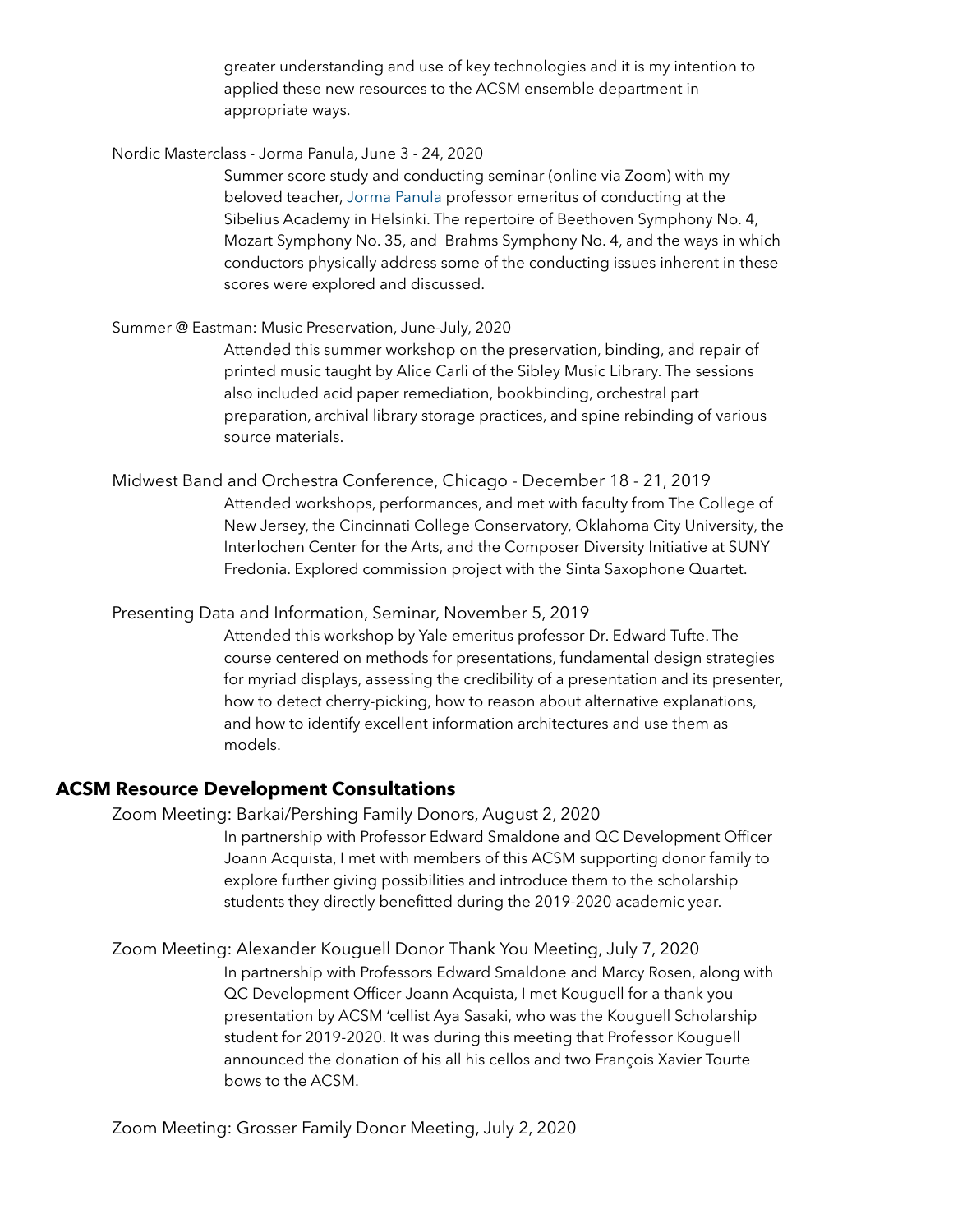In partnership with Professor Edward Smaldone and QC Development Officer Joann Acquista, I met with members of this ACSM supporting donor family to explore further giving possibilities and introduce them to the two scholarship students they directly benefitted during the 2019-2020 academic year.

Patron Grant, Drs. Stephen Lurie and Kathleen Holt, February 1, 2020

Secured a \$2,500 individual grant for support of the debut commercial recording of the Queens College Orchestra on Centaur Records, produced, recorded, and edited by Brad Sayles, tonmeister of the Houston Symphony.

# **Student and Organizational Success**

### Aaron Copland School of Music, Queens College

*\* see also the Service section of this CV*

Daniel Feng, Founder, International Chamber Orchestra of America and current ACSM MM student, was accepted into the Jorma Panula Masterclass in Finland for Spring, 2020.

 Placement of ACSM Alumnus Daniel Feng with New Conductors Orchestra of Manhattan Concert Cycle II, Performance: Christopher Theofanidis: *Rainbow Body*, February 8, 9, 2019  *\* see also the Service section of this CV* 

 Placement of ACSM Alumna Audrey Edelstein with New Conductors Orchestra of Manhattan Concert Cycle I, Performance: Augusta Read Thomas: *Jubilee*, October 27, 28, 2019  *\* see also the Service section of this CV*

#### Eastman School of Music

Hannah Dick, Fulbright Fellowship, 2019 / Global Leaders Program, 2019 Hailey McAvoy, ALP Career Grant, 2017 Bridget Kinnery, Fulbright Fellowship Award, 2016 Philip Pierick, Fulbright Fellowship Award, 2014 Drew Worden, ALP Career Grant, 2015 Lisa Nickels, ALP Career Grant, 2014 Emily Wozniak, Sound ExChange Orchestra Founder, ALP Alumna Rochester Area Community Foundation Education Grant, \$3,000 (2012) Farash Foundation Grant, \$100,000 (2013) ESM Advancement Office full time post, 2014-2016 Alison Thorpe, ALP Alumna Founder of the Mt. Hope World Singers, (Summer, 2012) Peter Ferry, ALP Alumnus (Summers, 2012 & 2013) Undergraduate Internship and Post Graduate ALP Grants Anyango Yarbo-Davenport, ALP Alumna (2010) Presser Foundation Prize Alexander Peña, ALP Alumnus Founding Director of ROCmusic, Rochester, NY, 2011 Harley School Faculty Grant, Spring, 2011 Global Leaders Program, 2012 Hope Carlson, ALP Alumna Appointed executive director of the San Diego Youth Ballet (Fall, 2010) Appointed development director of the San Diego Museum of Man (Fall, 2011)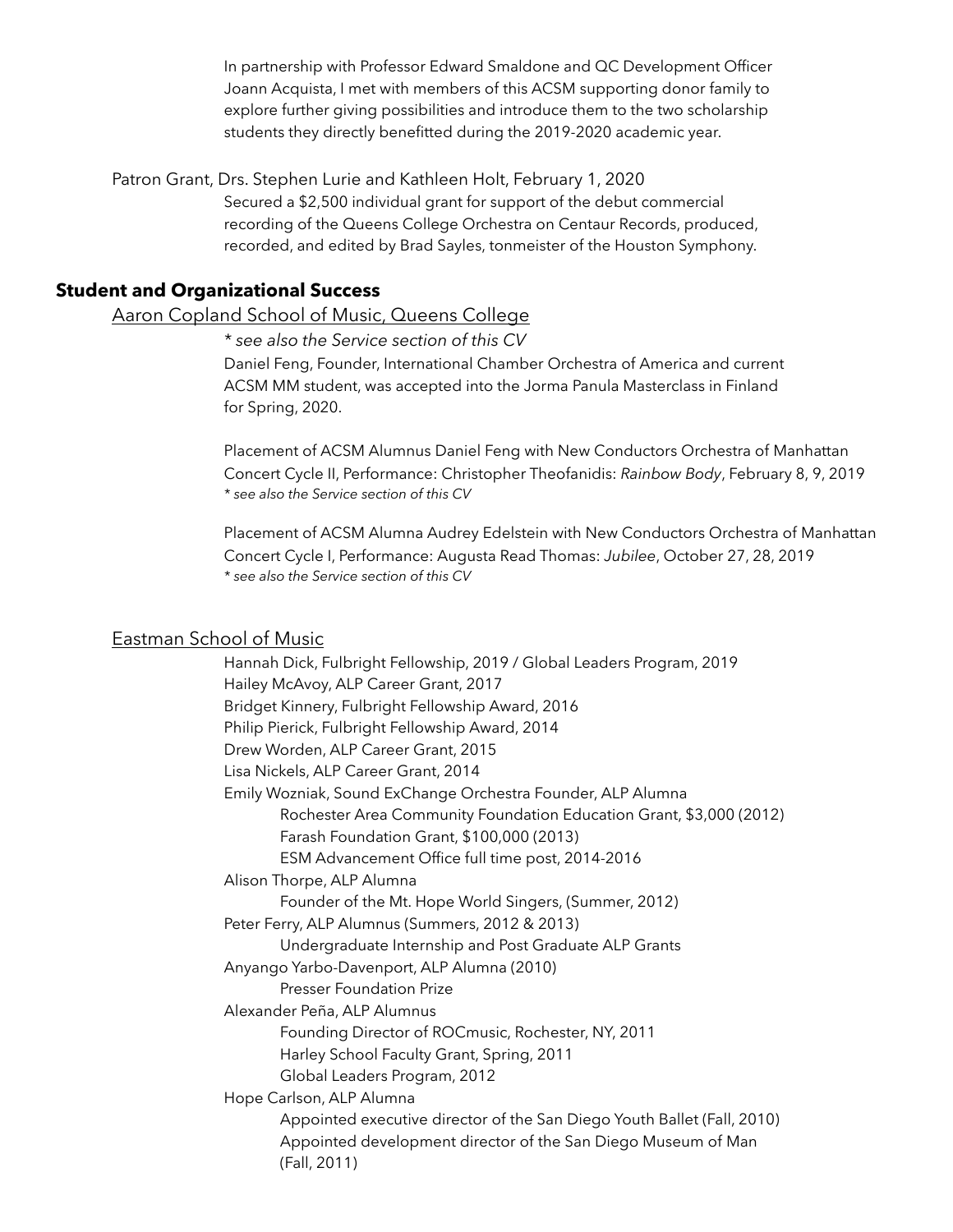Rebecca Smithorn (private conducting studio alum)

Admission to the Fennell Conducting Workshop (Winter, 2010)

Admission to the MM program at Cincinnati College-Conservatory

# Alauda Artshare

\$100,000 Cultural Creative Collision Grant, Farah Foundation, Rochester, NY (2013/5)

# Uniquely Houston®

Ars Lyrica, 2010 Grammy Nomination Musiqa, 2009 NEA Grant Ann Arbor / Interlochen / Houston (University of Houston, HSPVA)

Joseph Gramley, now professor of percussion, Indiana University Beyonce Knowles, pop musician Marcus Allen Cooper, active film, television, and stage career Henry Hey, New York-based jazz pianist

# **Education**

Undergraduate Studies

# University of Michigan, Ann Arbor

Clarinet study with John Mohler / Guest clarinet study with Peter Schmidl of the Vienna Philharmonic / Conducting Study with Elizabeth Green and Thomas Hilbish / Performances with myriad wind and orchestral ensembles in the music school / Clarinet section coach, Michigan Youth Band and Orchestra

• Graduated, Bachelor of Music, December, 1993

# Graduate Studies

Moores School of Music, University of Houston

Milton Katims Graduate Scholarship in Conducting / Teaching Fellow, undergraduate conducting (the only graduate student in the school's history invited to teach the course) / Music Director, New Music Ensemble / Orchestra Manager, University Symphony Orchestra

• Graduated, Master of Music, May, 1995

# Doctoral Studies

Eastman School of Music, University of Rochester

Graduate Conducting Scholar / Fennell Scholarship Recipient / Teaching Fellow, Elementary & Intermediate Conducting / Assistant Conductor, Musica Nova / Walter Hagen Conducting Prize, 2019 / Graduate Instructor of Conducting, Sabbatical Replacement for Brad Lubman, Spring, 2019

• Graduated, Doctor of Music Arts in Performance and Literature, Conducting, May 2019

# **Post Graduate Studies** (1995-2012)

Summer Conducting Institute, Eastman School of Music

- Coachings with Neil Varon
- Performances with the Rochester Philharmonic, July 2010 & 2012

# The Conductors Retreat at Medomak, Washington, Maine

• Study with Ken Kiesler, Marianne Ploger, and Jerry Schweibert, July, 2005

International Jean Sibelius Symposium, Plzen, Czech Republic, October, 2001

• Performances with the Plzen Radio Philharmonic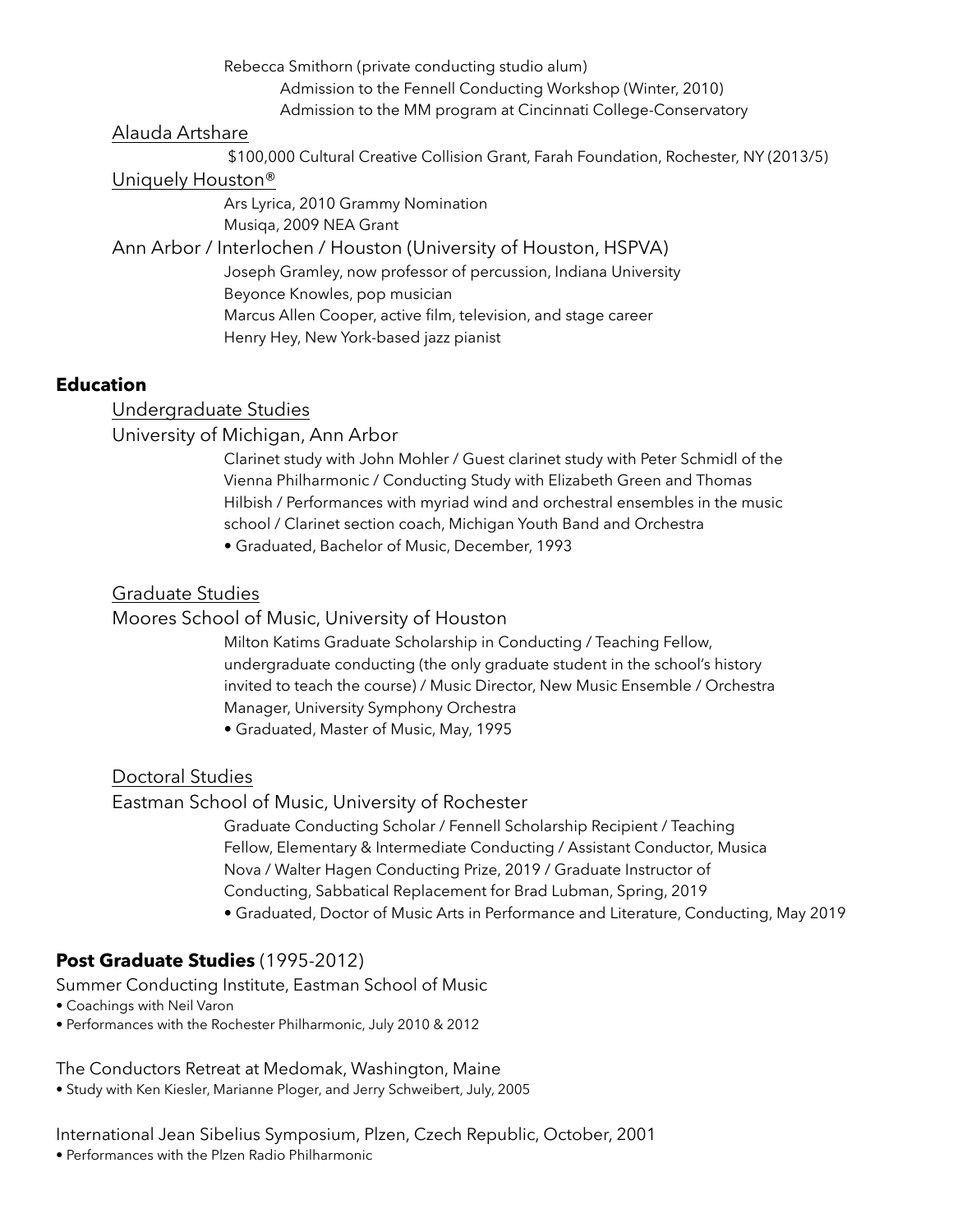- Coaching sessions with Jorma Panula
- Panel discussions with Glenda Dawn Goss, Breitkopf and Härtle Sibelius Editor

# American Symphony Orchestra League Conducting Workshops, January & April, 2001

- Selected by Michael Tilson Thomas for his masterclass
- Filmed for production by the New World Symphony

### 45th Kirill Kondrashin International Conductor's Masterclass, Hilversum, August-September, 2000

- One of 16 conductors worldwide chosen via audition
- Intensive five week course of study with Peter Eötvös, Ton Koopman, and Eri Klas
- Only American on the series to perform twice

### Tanglewood Music Center, Lenox, Massachusetts, July, 1998-99

- Conducting Program Auditor at the invitation of Jorma Panula
- Study with Jorma Panula and Robert Spano

### Vaasa Conductor's Masterclass

• Conducting Masterclass with Jorma Panula, Vaasa, Finland, June, 1999

### Moscow International Masterclass

• Conducting Masterclass with Jorma Panula, Moscow, Russia, December, 1998

# Shepherd School of Music, Rice University, Houston, Texas, 1996-1997

• Conducting Seminar with Larry Rachleff

### **Citations**

Simmons, Jade. #JadeTalks to Mark Powell: A Leading Voice in Arts Leadership. Huffington Post Arts and Culture. [http://www.huffingtonpost.com/jade-simmons/jadetalks-to-mark-powell-\\_b\\_6257142.html](http://www.huffingtonpost.com/jade-simmons/jadetalks-to-mark-powell-_b_6257142.html)  (accessed March 3, 2020)

> "Even before I interviewed Mark Powell, a Ford Foundation award-winning conductor and popular instructor in the Institute for Music Leadership at the Eastman School of Music, I already knew I would be talking to one of the true luminaries on the national discussion about leadership in the arts."

Sandow, Greg. We personalize what music is. Artsjournal: Greg Sandow on the Future of Classical Music. <http://www.artsjournal.com/sandow/2012/12/we-personalize-what-music-is.html> (accessed March 3, 2020)

> "All of us are products of our experiences. I also learned so much from two other groups I was a part of here in Houston while they were around. One called American Radio Chamber Orchestra, was formed by Mark Powell, a brilliant musician with insane encyclopedic knowledge and quick wit who wanted musicians to really connect as people to audiences."

Simmons, Jade. From Our Cold Dead Hands! Artists and Their Apple Products. Huffington Post Tech. [www.huffingtonpost.com/jade-simmons/from-our-cold-dead-hands-\\_b\\_1415596.html](http://www.huffingtonpost.com/jade-simmons/from-our-cold-dead-hands-_b_1415596.html) (Accessed March 3, 2020)

> "Mark Powell, a conductor and educator muses, 'Apple equals form serving function. It's the ultimate elegant solution.'"

### The Engines of Our Ingenuity, program 1305 A=440

Consulted with Dr. John Lienhard for this daily NPR feature exploring technology and culture. The episode described pitch centers for tuning in Western musical traditions.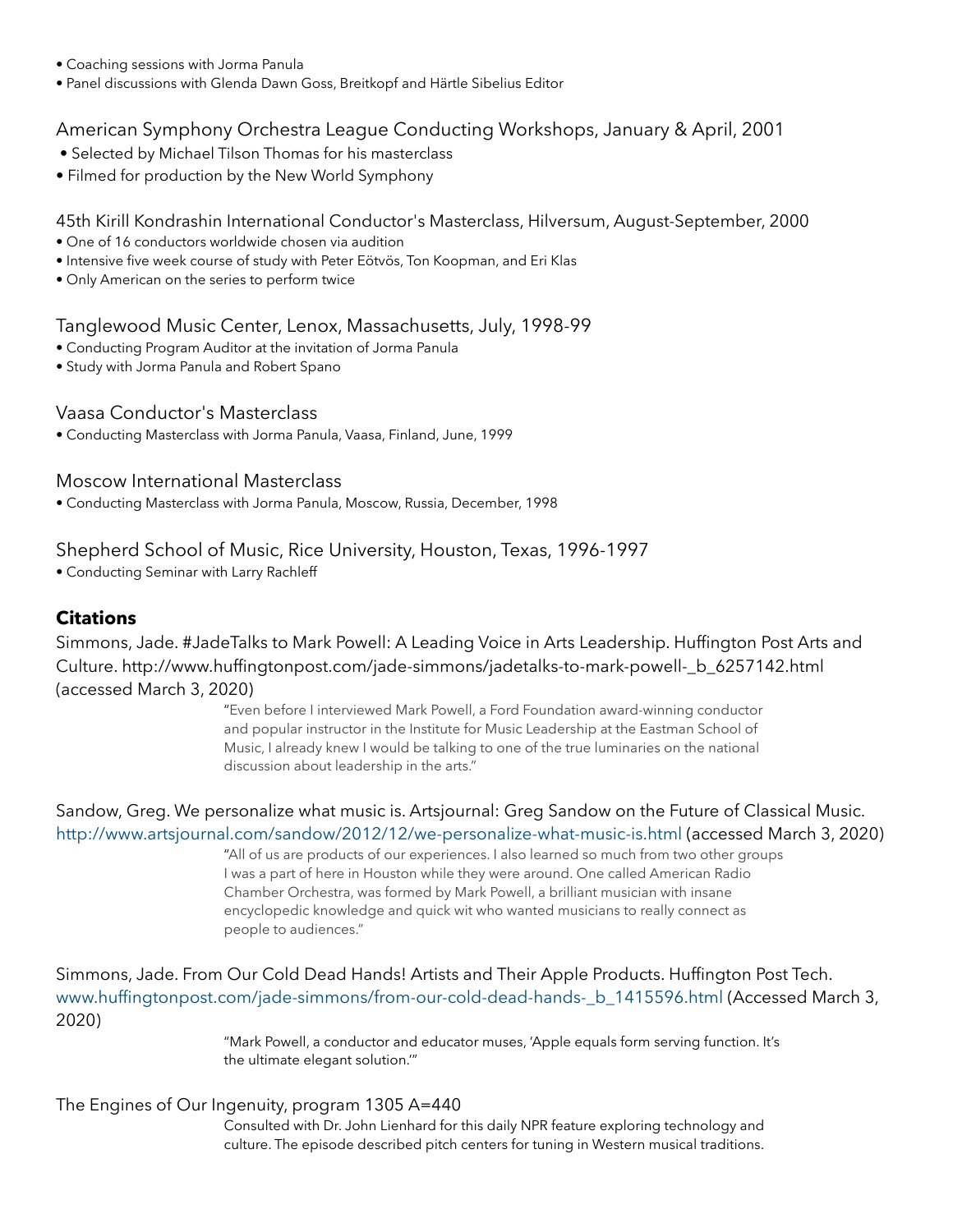#### Peabody Library, University of Georgia

Nominated for a Peabody Award for the 1997 – 1998 broadcast season of the Houston Grand Opera. The season's programs are now part of the Peabody archive.

#### **Lectures, Workshops, Presentations & Papers** (partial list)

Oxford Conducting Institute Conference, Sydney Music Conservatory, Australia, August, 2019 Via invitation, delivered the presentation *Conducting Ma: An Open Space for Music Making* with an Implication for Conducting Pedagogy to this international quadrennial conference sponsored by Oxford University's Conducting Studies Program. Distributed the accompanying essay "Finding and Incorporating Ma as an Element of Conducting Pedagogy" along with other resources, via [a companion book](https://drive.google.com/file/d/1TFmtN4DwZrt8e1wTwGmJkFOCbieV6f86/view?usp=sharing) produced for the

presentation.

#### Interlochen Arts Academy, January, 2015

Guest faculty for Intermester session on arts entrepreneurship, funding, and marketing. The week-long residency culminated in a student competition for funding of a new arts related enterprise and included film distribution, music education, and web based information projects.

#### University of Alabama School of Music, Tuscaloosa, November, 2014

Delivered Convocation Lecture on crowd sourced funding, the value of the entrepreneurial approach, and the crafting of successful communication of an arts content specific idea to a lay public.

#### Eastman School of Music / Eastman Community Music School, October, 2012

At the invitation of Dean Marie Rolf of the Eastman School of Music, I was Guest Lecturer for *The Prismatic Debussy*, a three-week festival and conference celebrating the 150th anniversary of Claude Debussy's birth. The lectures were interactive introductions to the life and work of the composer, designed to introduce the content of the festival to as broad an audience as possible.

#### Awty International School, Houston, Texas, April, 2008

Guest lecturer for the Energy Houston series, a workshop centering on careers in the energy industry and how the industry meshes with and supports the performing arts and other non-profit industries in the area. Similarities in approach to marketing and public relations, differences in fiduciary practices, and other facets of the business and non-profit world were explored.

#### St. Mary's University, San Antonio, Texas, October 16, 2007

Guest lecturer for the non-profit graduate seminar in the department of political science, presenting a lecture on *Managing Change in the Performing Arts* and how fostering change within a non-profit structure can lead to maintaining a clear mission. The class lecture included an exploration of the intent of both broadly and narrowly constructed mission statements and the impacts each approach can have on an organization's direction and ability to change its approach.

#### University of Texas Medical School, Texas Medical Center, Houston, March 14, 2007

Collaborated with mezzo-soprano Katherine Ciesinski on a multi-media presentation of the problems and solutions presented by the education of the gifted child; specifically, the impact of arts education on young children for Healthcare and the Arts series.

#### Entergy Young Texas Artists Music Competition, March 15, 2005

Presented a career workshop to the Competition's contestants concentrating on the entrepreneurial requirements of a performing career in the 21st century. Interviews with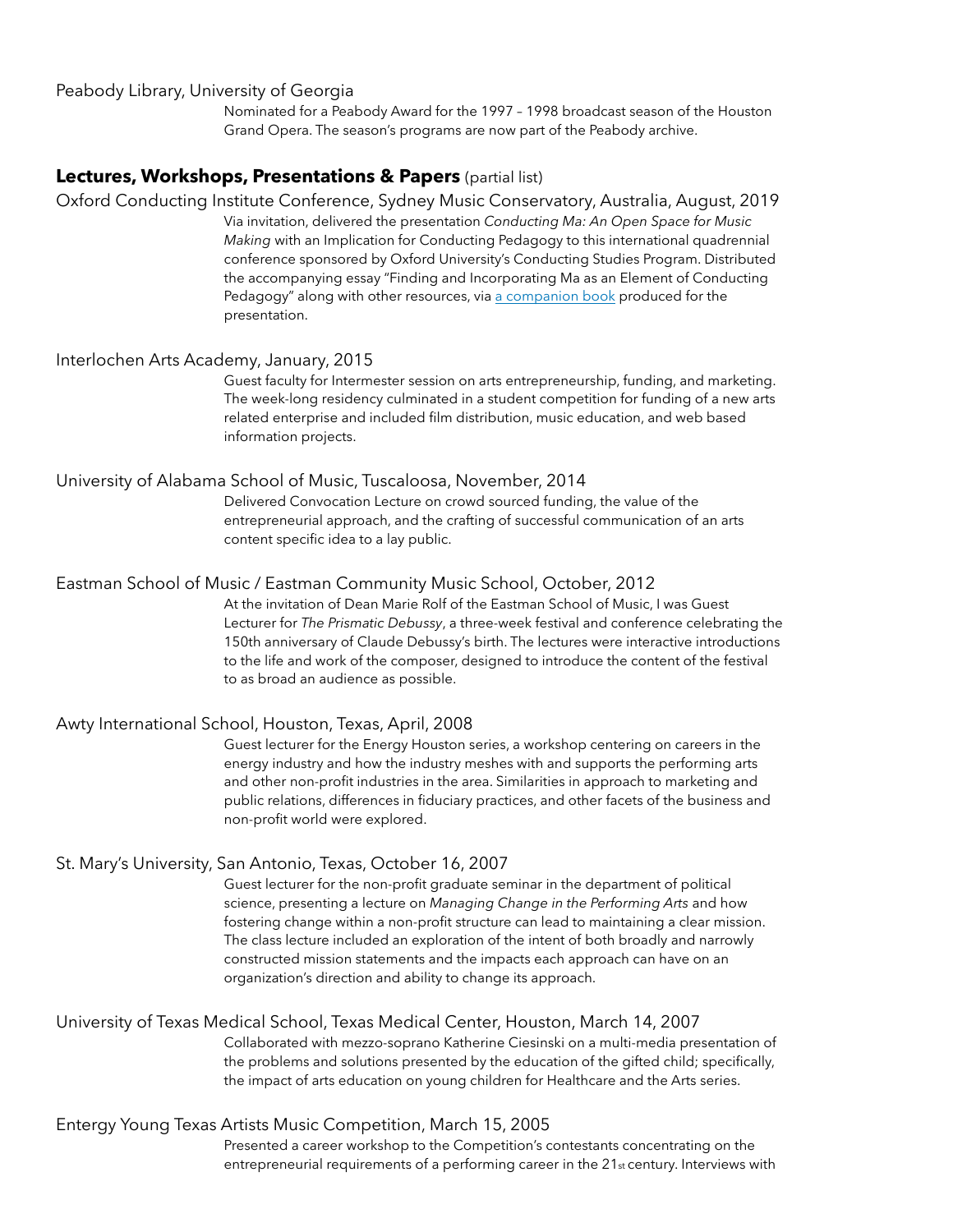Emily Todd of Houston Endowment, Matthew Loden, then Director of Admissions of the Shepherd School of Music, Rice University, and Andrea Moore, Artistic Administrator of Da Camera of Houston were incorporated into the written material and made available to the participants.

#### University of Texas School of Public Health, April 1, 2003

Editor, lecture assistant, and multi-media consultant for the lecture "The Stigma of Illness in Opera", for the Health Care and the Arts series. The lecture introduced many different aspects of the stigma of illness in opera; as plot catalyst, social commentary, illnesses real and imagined, comedy in relation to illness, the pathos of terminal illness (as well as the high jinks that can occur when faking it), in both standard repertory and in lesser known works. Also participating in the series were actress and visiting professor Megan Cole with "Illness, Stigma and Being Female: The Gender Connection", and Professor John Lienhard speaking on "Creativity and the Daemon Within".

### **Past Service**

President of the Board, Alauda Artshare, May, 2012 - May 2017 Served as president of this Rochester based chamber music ensemble.

### Artistic Advisor, Ad Hoc Music, July, 2011 - 2013

Served as program advisor to this Rochester area mixed music ensemble in the early stages of its non-profit formulation, branding, and audience building.

### Mentor, AFP Genesee Valley Chapter, May, 2010 - May, 2011

Served as a mentor to entry and middle level development officers for the regional chapter of The Association of Fundraising Professionals.

# Judge, Energy Houston Challenge, Rice University and Harris County Department of Education, May, 2008 Served as a primary and final round judge with colleagues from Shell, the University of Houston, and the Cooperative for After School Enrichment for group project presentations describing future sources of energy and their use. Biofuels, clean coal, solar, wind, methane, and other areas were explored and presented and ranked in a round robin interview timeline.

Advisory Panel, The Divisi String Project, Houston, Texas, January, 2008 – December, 2010 Served as advisor to this new chamber orchestra in Houston, inviting them into the Uniquely Houston® program, helping with board development, bylaw formulation, and contacts in the professional music field in Houston to assist in the healthy funding and start up of what promises to be an extraordinary ensemble with a fresh approach to programming, branding, and audience development.

### Mentor, Youth in Philanthropy Day, November, 2006 & 2007

As part of the education and outreach program of the Houston Chapter of AFP, the Association of Fundraising Professionals, I have served as a mentor in the program. Contact time includes interviews, tours, career counseling, brainstorming sessions, and job introductions.

# Grants Panelist, Houston Arts Alliance, May, 2007

Panelist for Multidisciplinary and Allied Arts funding evaluation panel for the Houston Arts Alliance (formerly the Cultural Arts Council of Houston / Harris County). This funding body was responsible for the adjudication and ranking of organizations applying to a grant program funded by the City of Houston's hotel occupancy tax.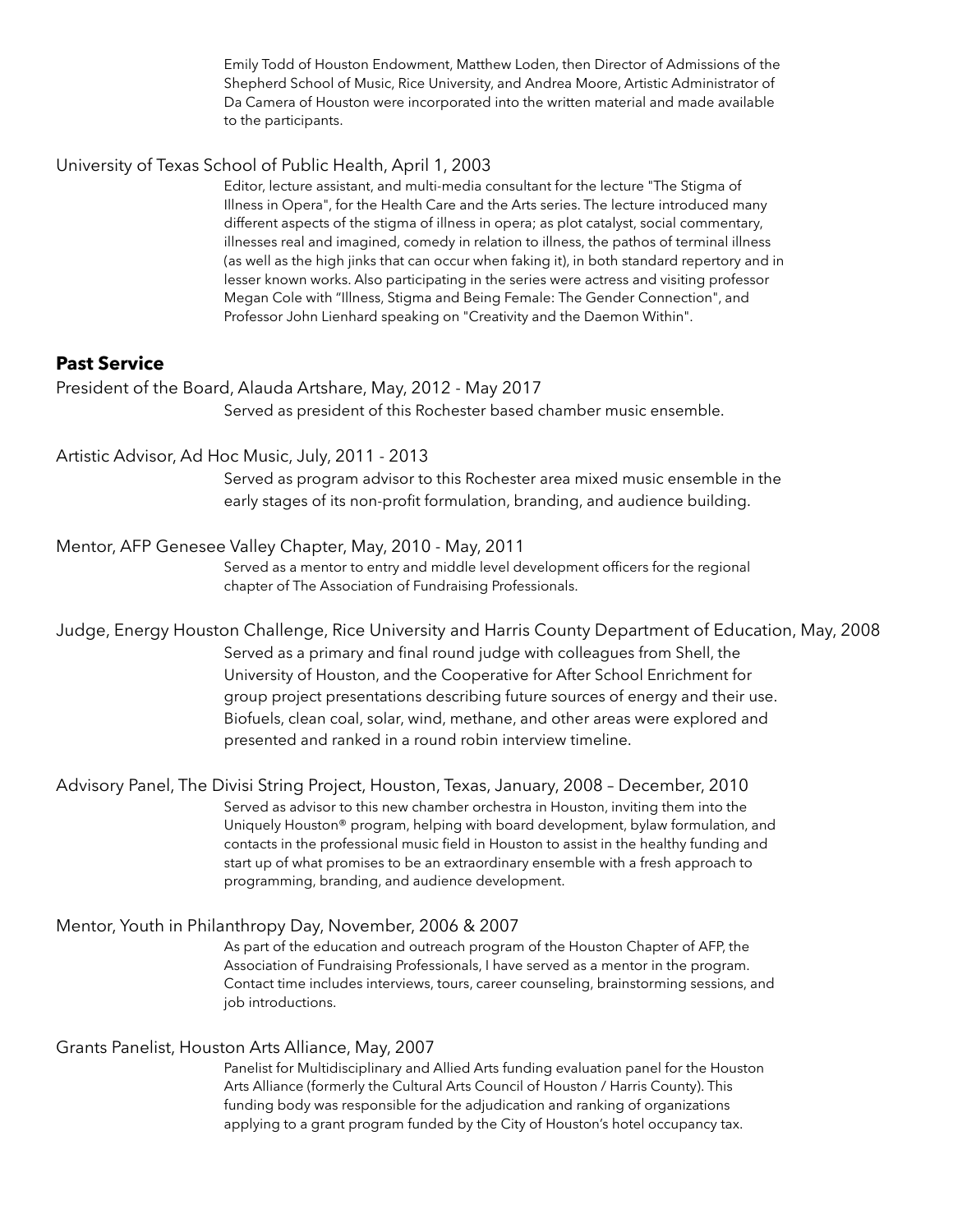|                                           | Chairman of the Jury, Young Texas Artist's Competition, Conroe, Texas, March 2001 / 2002 / 2004<br>Fellow Jurors included Miyoko Lotto (Perlman Institute) Richard Gaddes (General<br>Director - Santa Fe Opera), Mark Goodrich, (Chair of the Vocal Department - Boston<br>University), Emelyne Bingham (Assistant Conductor, Nashville Symphony Orchestra),<br>Melanie DeMent (University of Delaware), and Carmen Balthrop (University of Maryland) |
|-------------------------------------------|--------------------------------------------------------------------------------------------------------------------------------------------------------------------------------------------------------------------------------------------------------------------------------------------------------------------------------------------------------------------------------------------------------------------------------------------------------|
| Grand Teton Music Festival, January, 2001 | As part of the search for a new executive director, I authored strategic<br>recommendations for the programming, music director search, broadcast, and resource<br>development plans for this 46 year old American music festival.                                                                                                                                                                                                                     |
|                                           | Texaco Metropolitan Opera Quiz Kids Regional Competition, Houston, Texas, February 11, 2001<br>Served as a judge for this regional iteration of the famed radio quiz. The age range for<br>the competition was high school freshmen to seniors and involved participation from<br>the Houston Opera Guild.                                                                                                                                             |
| Opera in the Heights, Houston, Fall, 2000 | Authored a strategic plan for the formulation of a voice competition to help boost the<br>artist base for this small regional opera company. The plan included sustainable<br>resource development, a jury pool of national prominence, and a plan for future<br>development of both the competition and the company.                                                                                                                                  |
|                                           | Jury Chair/Panelist, Cultural Arts Council of Houston/Harris Country, Spring, 1999 - Fall, 2006<br>Evaluated scores and project proposals for the Individual Artist's grant program and the<br>Large Organization grant program                                                                                                                                                                                                                        |
|                                           | Board Member, Houston Downtown Alliance, January, 2006 - 2008<br>Also served on the project committee of this 501 (c) (6) to enrich the experiences of<br>those who make their homes in Downtown Houston. Contributed regularly on behalf of<br>Uniquely Houston® for program material and other editorial supervision of the quarterly<br>publication.                                                                                                |
|                                           | Houston Center for Contemporary Craft, January, 2007<br>As part of the search for a new executive director, I authored strategic<br>recommendations for the marketing, public relations, and resource development plans                                                                                                                                                                                                                                |

for this, the newest entity in the Houston Museum District.

# **Original Compositions / Transcriptions**

 *\*See Also New Published Compositions alxndrslkrk* [alxndrslkrk.com,](https://www.alxndrslkrk.com/) Premiere EP, June, 2021

*Narrations* & *Symphony 7 / Movement 9* [soundcloud.com/alxndrslkrk,](https://soundcloud.com/alxndrslkrk) June & July, 2020

*Fresonelle* (Wind Trio) Maryland Wind Festival, July, 2021

*Avoin Tila* (Percussion Ensemble) Brant Percussion Duo, March, 2019

*Josefs Haus* (Wind Dectet)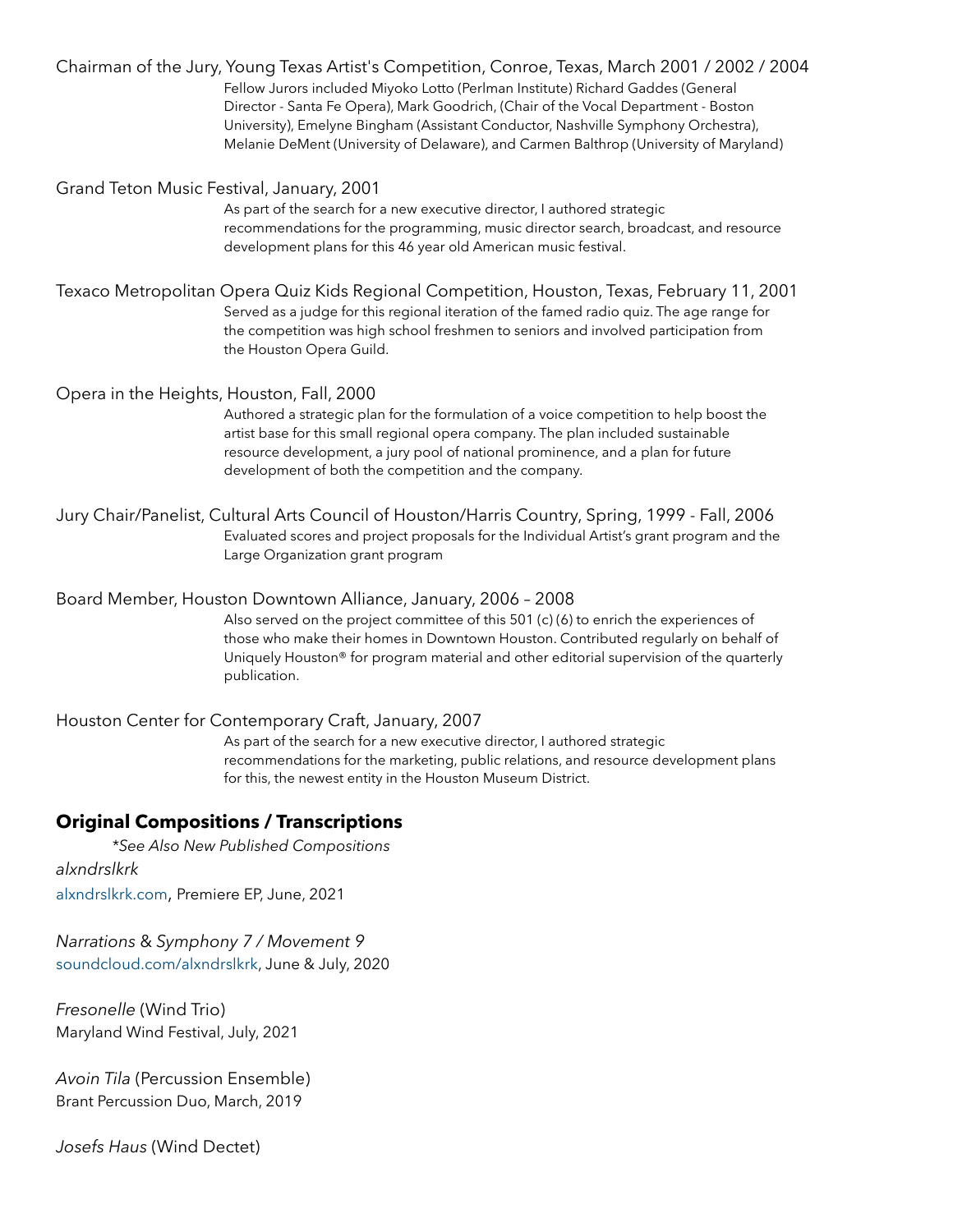Maryland Wind Festival, July, 2018

*Five Minitudes* for Chamber Orchestra Houston / Hilversum

*Seuraava* (Mezzo-Soprano and Clarinet) Houston, Texas

*Three for Two* (Cello Duets) San Antonio, Texas, composed for Jennifer Crowell-Stomberg

*Hyla Brook Dialogues* (Tenor and Clarinet) San Antonio, Texas, composed for Matthew Greer

*What?!* (Clarinet and Tape) Ann Arbor, Michigan

*Schmiedlstück* (Solo Clarinet) Ann Arbor, Michigan, composed for Peter Schmiedl

*Another Dream of Windows and Rhythm* (Solo Marimba) Composed for Andrea Wirth Ann Arbor, Michigan

*June Diary Thought* (Clarinet and Mezzo-Soprano) Ann Arbor, Michigan

*Disjunct Doodles for Paul and His Tuba* (Solo Tuba) Interlochen, Michigan, composed for Paul Thorpe

Hugo Wolf: *Christnacht* (Modern Performance Transcription) Round Top / ARCO

### **Recent Press**

Michigan Muse, Winter 2020 Edition: Current post and biography with photo

Eastman Notes, Summer 2020 Edition: Current post and biography with mention of upcoming Centaur recording with photo.